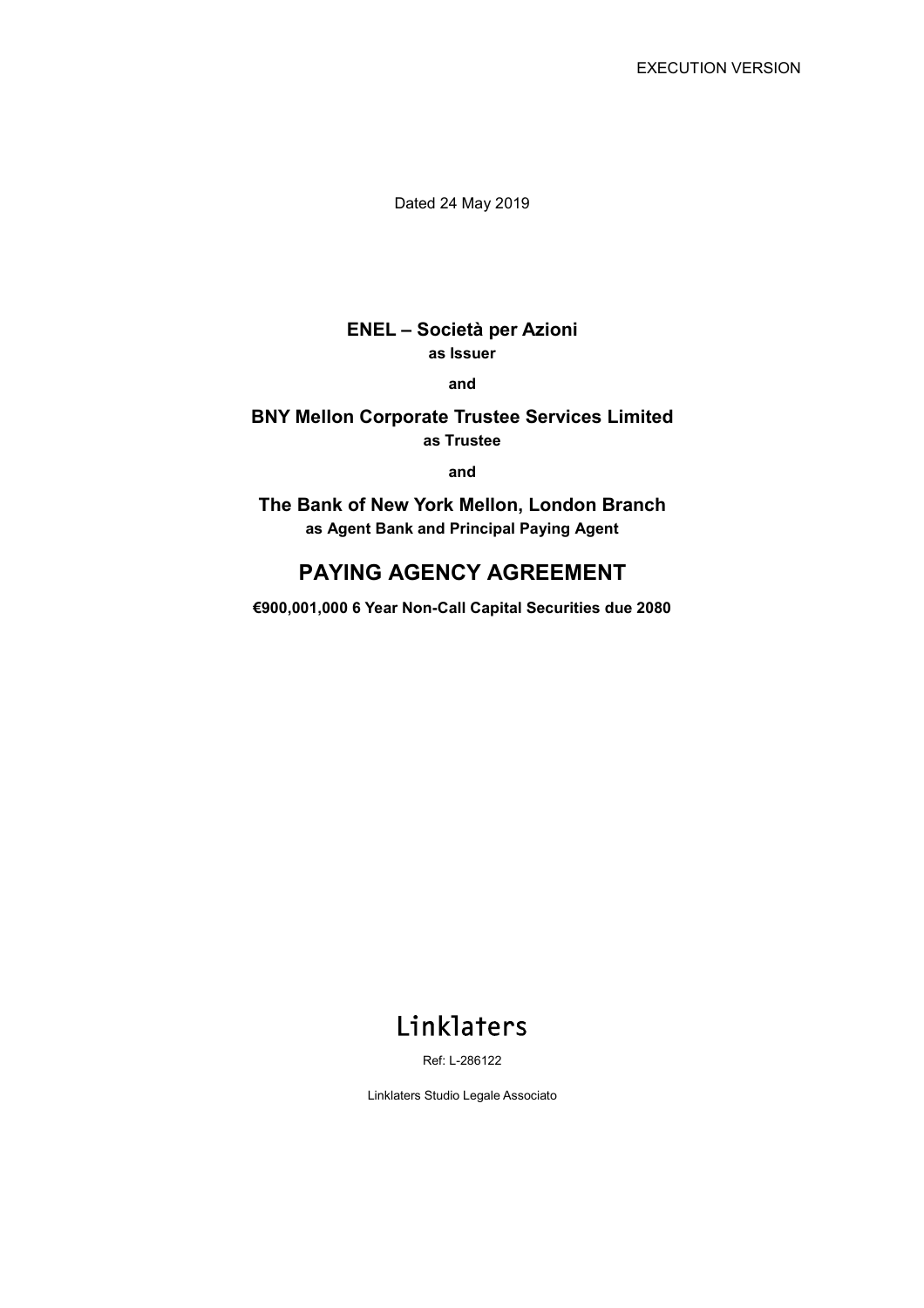| <b>Contents</b><br>Page |                                                                                   |  |
|-------------------------|-----------------------------------------------------------------------------------|--|
| 1                       |                                                                                   |  |
| $\mathbf{2}$            |                                                                                   |  |
| 3                       |                                                                                   |  |
| 4                       |                                                                                   |  |
| 5                       |                                                                                   |  |
| 6                       |                                                                                   |  |
| 7                       |                                                                                   |  |
| 8                       |                                                                                   |  |
| 9                       |                                                                                   |  |
| 10                      |                                                                                   |  |
| 11                      | Notice in Connection with Optional Redemption and Early Redemption  10            |  |
| 12                      |                                                                                   |  |
| 13                      |                                                                                   |  |
| 14                      | Issue of Replacement Securities, Coupons and Talons and Further Coupon Sheets. 11 |  |
| 15                      |                                                                                   |  |
| 16                      | Copies of the Trust Deed and this Agreement Available for Inspection  13          |  |
| 17                      |                                                                                   |  |
| 18                      |                                                                                   |  |
| 19                      |                                                                                   |  |
| 20                      |                                                                                   |  |
| 21                      |                                                                                   |  |
| 22                      |                                                                                   |  |
| 23                      |                                                                                   |  |
| 24                      |                                                                                   |  |
| 25                      |                                                                                   |  |
| 26                      |                                                                                   |  |
| 27                      |                                                                                   |  |

### **Table of Contents**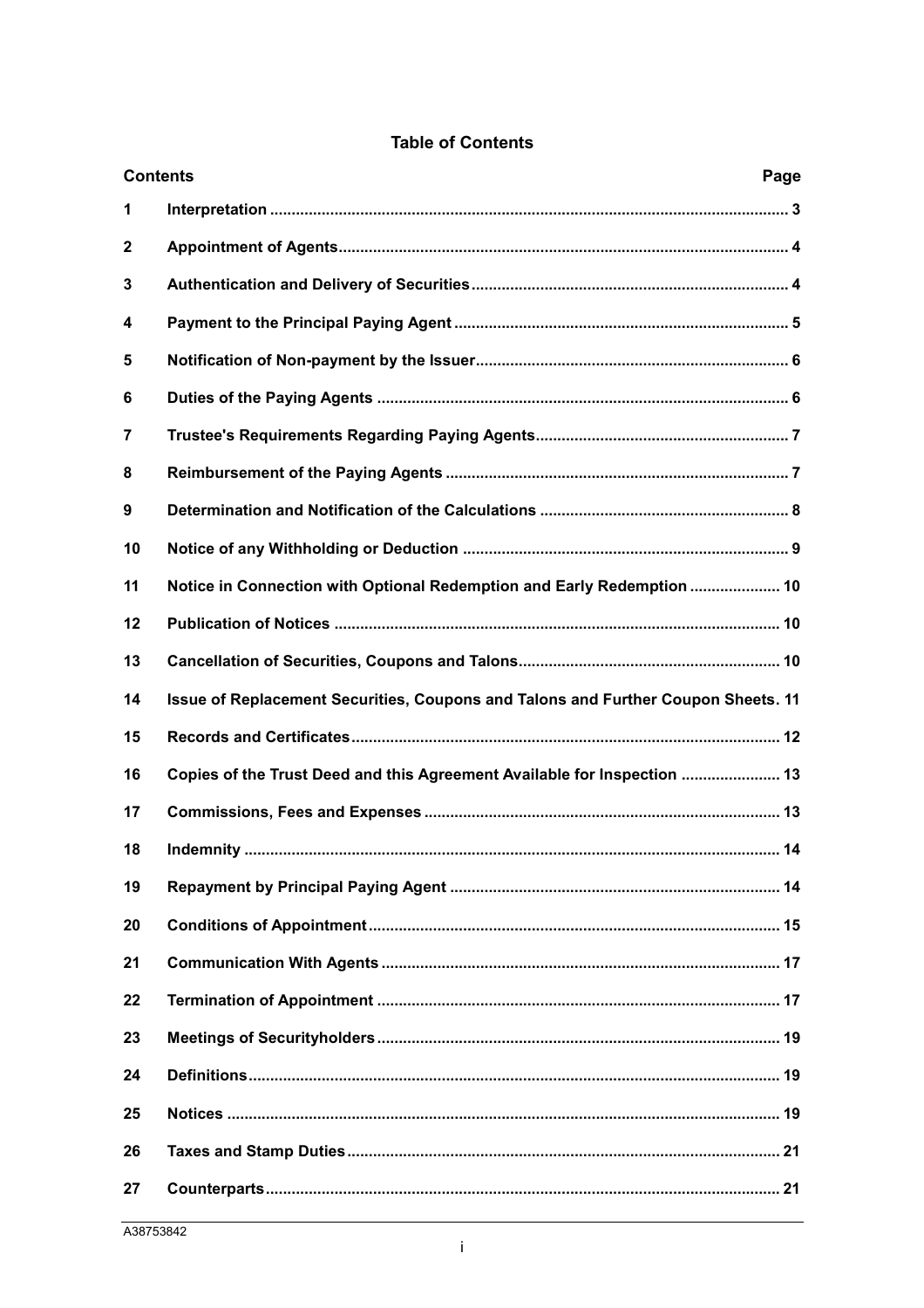| 29 |  |  |  |
|----|--|--|--|
|    |  |  |  |
|    |  |  |  |
|    |  |  |  |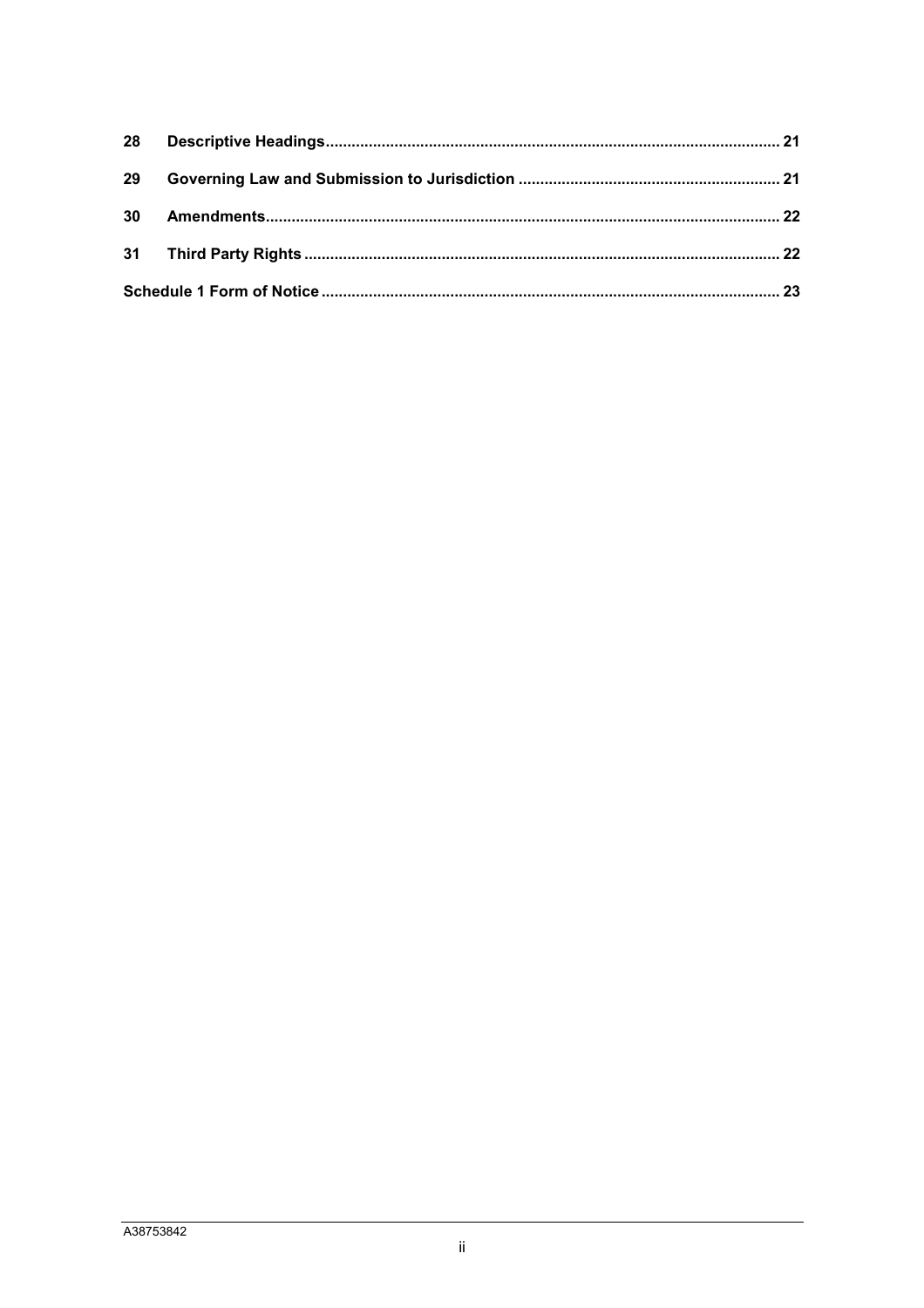**This Agreement** is dated 24 May 2019 and made **among**:

- **(1) ENEL Società per Azioni** (the "**Issuer**");
- **(2) BNY Mellon Corporate Trustee Services Limited** (the "**Trustee**"); and
- **(3) The Bank of New York Mellon, London Branch** (the "**Principal Paying Agent**" and, together with any additional paying agents appointed pursuant to Clause 22.1, the "**Paying Agents**", and the "**Agent Bank**").

#### **Whereas**:

- (A) The Issuer has agreed to issue €900,001,000 6 Year Non-Call Capital Securities due 2080 (the "**Securities**"), which expression shall include, unless the context otherwise requires, any further Securities issued pursuant to Condition 15 (*Further Issues*) of the Terms and Conditions of the Securities (the "**Conditions**") and forming a single series with the Securities.
- (B) The Securities are to be constituted by a Trust Deed (the "**Trust Deed**") dated 24 May 2019 between the Issuer and the Trustee.
- (C) The Securities will be issued in bearer form in the denomination of €100,000 each with interest coupons ("**Coupons**" which expression shall, except in Clause 13 and Clause 15, include Talons) and one Talon for further Coupons (a "**Talon**") attached.
- (D) The Securities will initially be represented by a temporary Global Security (the "**Temporary Global Security**") in or substantially in the form set out in the First Schedule to the Trust Deed which will be exchanged in accordance with its terms for a permanent Global Security (the "**Permanent Global Security**" and, together with the Temporary Global Security, the "**Global Securities**") in or substantially in the form also set out in Schedule 1 to the Trust Deed.
- (E) The definitive Securities and Coupons will be in or substantially in the respective forms set out in Part 1 of Schedule 2 to the Trust Deed. The Conditions will be in or substantially in the form set out in Part 2 of Schedule 2 to the Trust Deed.

**Now it is hereby agreed** as follows:

#### **1 Interpretation**

**1.1** In this Agreement:

"**Applicable Law**" means any law or regulation.

"**Authority**" means any competent regulatory, prosecuting, Tax or governmental authority in any jurisdiction.

"**Code**" means the U.S. Internal Revenue Code of 1986, as amended.

"**FATCA Withholding**" means any withholding or deduction required pursuant to an agreement described in section 1471(b) of the Code, or otherwise imposed pursuant to sections 1471 through 1474 of the Code, any regulations or agreements thereunder, any official interpretations thereof, or any law implementing an intergovernmental approach thereto.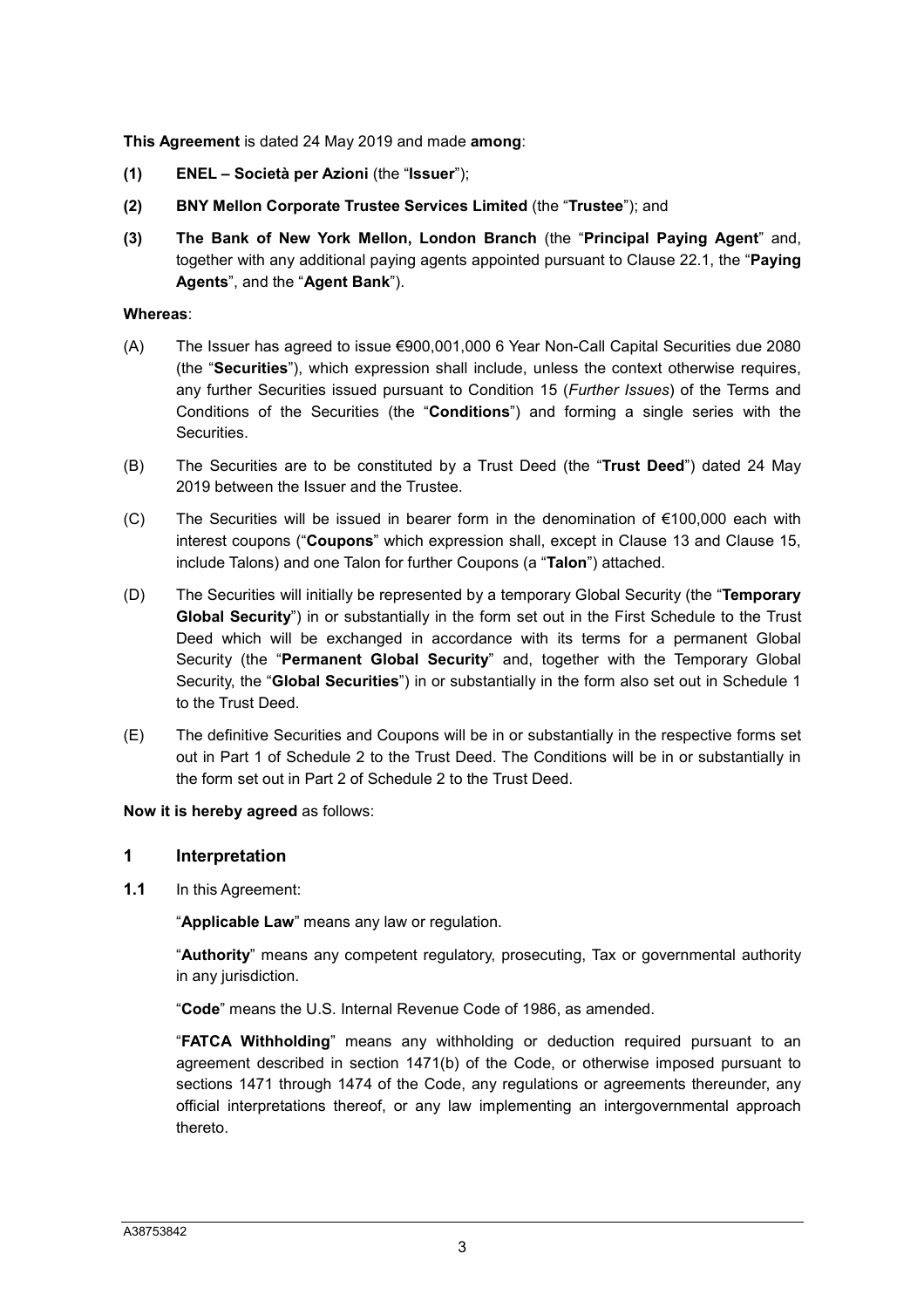"**Instructions**" means any written notice, direction or instructions received by the Agents from an Authorised Person or from a person reasonably believed by the Agents to be an Authorised Person.

"**Tax**" means any present or future taxes, duties, assessments or governmental charges of whatever nature imposed, levied, collected, withheld or assessed by or on behalf of any Authority having power to tax.

"**The Bank of New York Mellon Group**" means the Bank of New York Mellon and any company or entity of which The Bank of New York Mellon is directly or indirectly a shareholder or owner. For the purposes of this Agreement each branch of The Bank of New York Mellon shall be a separate member of The Bank of New York Mellon Group.

- **1.2** Words and expressions defined in the Conditions and in the Trust Deed and not otherwise defined in this Agreement shall have the same meanings when used in this Agreement.
- **1.3** References in this Agreement to principal, premium and/or interest shall include any additional amounts payable pursuant to Condition 8 (*Taxation*) or any undertakings given in addition to, or in substitution for, Condition 8 (*Taxation*) pursuant to the Trust Deed.

#### **2 Appointment of Agents**

- **2.1** The Issuer and, for the purposes of Clause 7 only, the Trustee hereby appoints, on the terms and subject to the conditions of this Agreement, The Bank of New York Mellon, London Branch, acting at its specified office, as principal paying agent (the "**Principal Paying Agent**" and together with any additional paying agents appointed pursuant to Clause 22.1, the "**Paying Agents**") in respect of the Securities and as agent bank (the "**Agent Bank**") for the purpose of determining, *inter alia*, the interest payable in respect of the Securities.
- **2.2** The Principal Paying Agent, any additional Paying Agents and the Agent Bank are together referred to as the "**Agents**".
- **2.3** The obligations of the Agents under this Agreement shall be several and not joint.

#### **3 Authentication and Delivery of Securities**

- **3.1** The Issuer undertakes that the Permanent Global Security (duly executed on behalf of the Issuer) will be available to be exchanged for interests in the Temporary Global Security in accordance with the terms of the Temporary Global Security.
- **3.2** If a Global Security is to be exchanged in accordance with its terms for definitive Securities, the Issuer undertakes that it will deliver to, or to the order of, the Principal Paying Agent, as soon as reasonably practicable and in any event not later than 15 days before the relevant exchange is due to take place, definitive Securities (with Coupons and a Talon for further Coupons attached) in an aggregate principal amount of  $\epsilon$  900,001,000 or such lesser amount as is the principal amount of Securities represented by the Global Security to be issued in exchange for the Global Security. Each definitive Security so delivered shall be duly executed on behalf of the Issuer.
- **3.3** The Issuer authorises and instructs the Principal Paying Agent to authenticate the Global Securities and any definitive Securities delivered pursuant to sub-clause 3.2 in accordance with the provisions of the Trust Deed.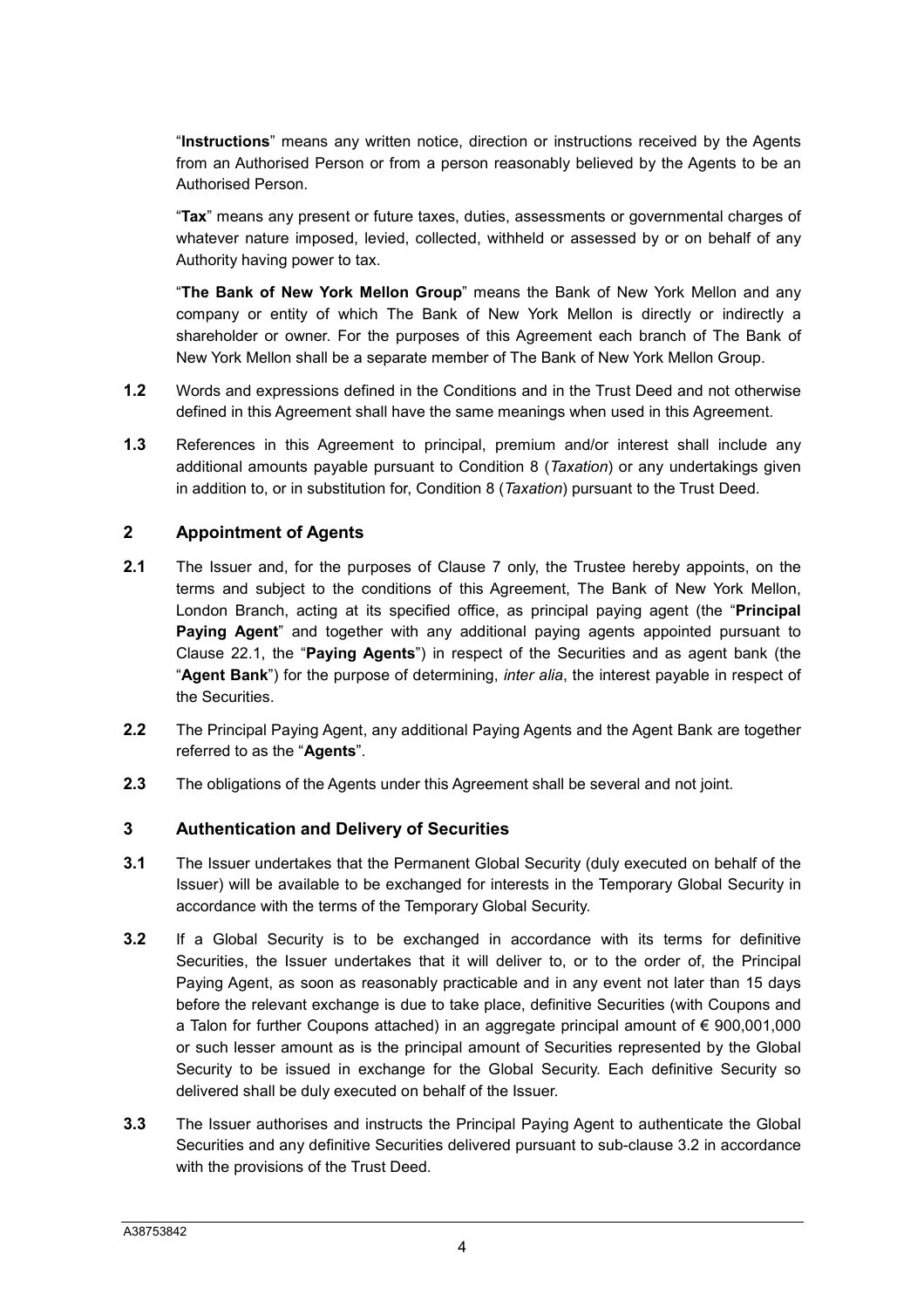- **3.4** The Issuer authorises and instructs the Principal Paying Agent to cause interests in the Temporary Global Security to be exchanged for interests in the Permanent Global Security and interests in a Global Security to be exchanged for definitive Securities in accordance with their respective terms. Following the exchange of the last interest in a Global Security, the Principal Paying Agent shall cause such Global Security to be cancelled and delivered to the Issuer or as it may direct.
- **3.5** The Principal Paying Agent shall cause all Securities delivered to and held by it under this Agreement to be maintained in safe custody and shall ensure that interests in the Temporary Global Security are only exchanged for interests in the Permanent Global Security in accordance with the terms of the Temporary Global Security and this Agreement and that the definitive Securities are issued only in accordance with the terms of a Global Security, the Trust Deed and this Agreement.
- **3.6** So long as any of the Securities is outstanding the Principal Paying Agent shall, within seven days of any request by the Issuer or the Trustee, certify to the Issuer or the Trustee the number of definitive Securities held by it under this Agreement.

## **4 Payment to the Principal Paying Agent**

- **4.1** The Issuer shall, not later than 10.00 a.m. (Milan time) on each date on which any payment of principal, premium and/or interest in respect of any of the Securities becomes due, transfer to an account specified by the Principal Paying Agent such amount of euro as shall be sufficient for the purposes of the payment of principal, premium and/or interest in immediately available funds.
- **4.2** The Issuer shall ensure that, not later than the second Business Day immediately preceding the date on which any payment is to be made to the Principal Paying Agent pursuant to sub-clause 4.1, the Principal Paying Agent shall receive a payment confirmation by fax or SWIFT from the Issuer.
- **4.3** The Issuer shall notify the Principal Paying Agent and the Trustee at least five, but not more than 30, Business Days prior to:
	- **4.3.1** any Interest Payment Date in respect of which the Issuer elects (pursuant to Condition 4.2(a) (*Interest Deferral - Optional Interest Deferral*)) to defer (in whole but not in part), the payment of interest accrued in respect of the Securities during the Interest Period ending immediately prior to such Interest Payment Date; and
	- **4.3.2** any date upon which Arrears of Interest shall become due and payable in accordance with and subject to Condition 4.2(b) (*Interest Deferral – Optional Settlement of Arrears of Interest*) and Condition 4.2(c) (*Interest Deferral – Mandatory Settlement of Arrears of Interest*).
- **4.4** The Issuer shall notify the Principal Paying Agent and the Trustee at least 30 but not more than 60 Business Days' prior to the exchange or variation of the Securities in accordance with Condition 7 (*Exchange or Variation upon a Withholding Tax Event, Tax Deductibility Event, Rating Methodology Event or Accounting Event and Preconditions to such Exchange or Variation*), specifying the date fixed for such exchange or variation.
- **4.5** In the event that the Issuer determines in its sole discretion that any deduction or withholding for or on account of any Tax will be required by Applicable Law in connection with any payment due to any of the Agents on any Securities, then the Issuer will be entitled to re-direct or reorganise any such payment in any way that it sees fit in order that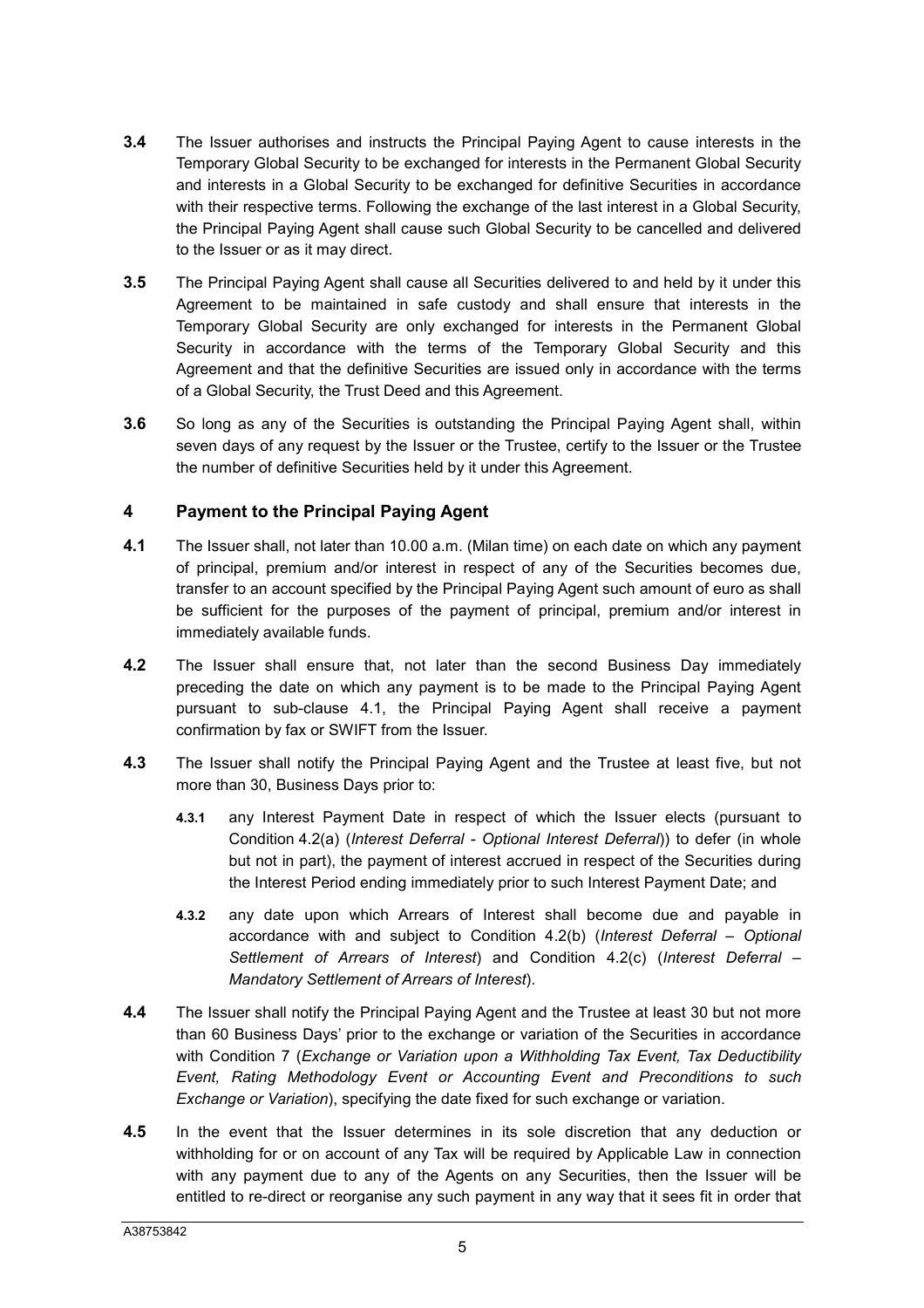the payment may be made without such deduction or withholding provided that, any such redirected or reorganised payment is made through a recognised institution of international standing and otherwise made in accordance with this Agreement and the Trust Deed. The Issuer will promptly notify the Agents and the Trustee of any such redirection or reorganisation. For the avoidance of doubt, FATCA Withholding is a deduction or withholding which is deemed to be required by Applicable Law for the purposes of this subclause 4.5. Neither the Principal Paying Agent nor any other Paying Agent shall be obliged to act on any instruction from the Issuer to redirect or reorganise any payment which would, in its opinion, result in the breach of its internal 'know your customer' checks and internal compliance procedures. Neither the Principal Paying Agent nor any other Paying Agent shall be liable to any other party for any liability incurred by such party as a consequence of such redirection or reorganisation by the Issuer.

## **5 Notification of Non-payment by the Issuer**

The Principal Paying Agent shall notify by facsimile each of the other Paying Agents (if any) and the Trustee forthwith:

- (a) if it has not by the relevant date specified in sub-clause 4.1 received unconditionally the full amount in euro required for the payment; and
- (b) if it receives unconditionally the full amount of any sum due in respect of the Securities or Coupons after such date.

The Principal Paying Agent shall, at the expense of the Issuer, forthwith upon receipt of any amount as described in sub-clause 5(b), cause notice of that receipt to be published in accordance with Condition 12 (*Notices*).

#### **6 Duties of the Paying Agents**

- **6.1** Subject to the payments to the Principal Paying Agent provided for by Clause 4 being duly made and subject to the provisions of Clause 7, the Paying Agents shall act as paying agents of the Issuer in respect of the Securities and pay or cause to be paid on behalf of the Issuer, on and after each date on which any payment becomes due and payable, the amounts of principal, premium (if any) and/or interest then payable on surrender or, in the case of a Global Security, endorsement, of Securities or Coupons under the Conditions and this Agreement. If any payment provided for by Clause 4 is made late but otherwise under the terms of this Agreement the Paying Agents shall nevertheless act as paying agents following receipt by them of payment.
- **6.2** If default is made by the Issuer in respect of any payment, unless and until the full amount of the payment has been made under the terms of this Agreement (except as to the time of making the same) or other arrangements satisfactory to the Principal Paying Agent have been made, neither the Principal Paying Agent nor any of the other Paying Agents (if any) shall be bound to act as paying agents.
- **6.3** Without prejudice to sub-clauses 6.1 and 6.2, if the Principal Paying Agent pays any amounts to the holders of Securities or Coupons or to any other Paying Agent at a time when it has not received payment in full in respect of the Securities in accordance with sub-clause 4.1 (the excess of the amounts so paid over the amounts so received being the "**Shortfall**"), the Issuer will, in addition to paying amounts due under sub-clause 4.1, pay to the Principal Paying Agent on demand interest (at a rate which represents the Principal Paying Agent's cost of funding the Shortfall, provided that written evidence of the basis of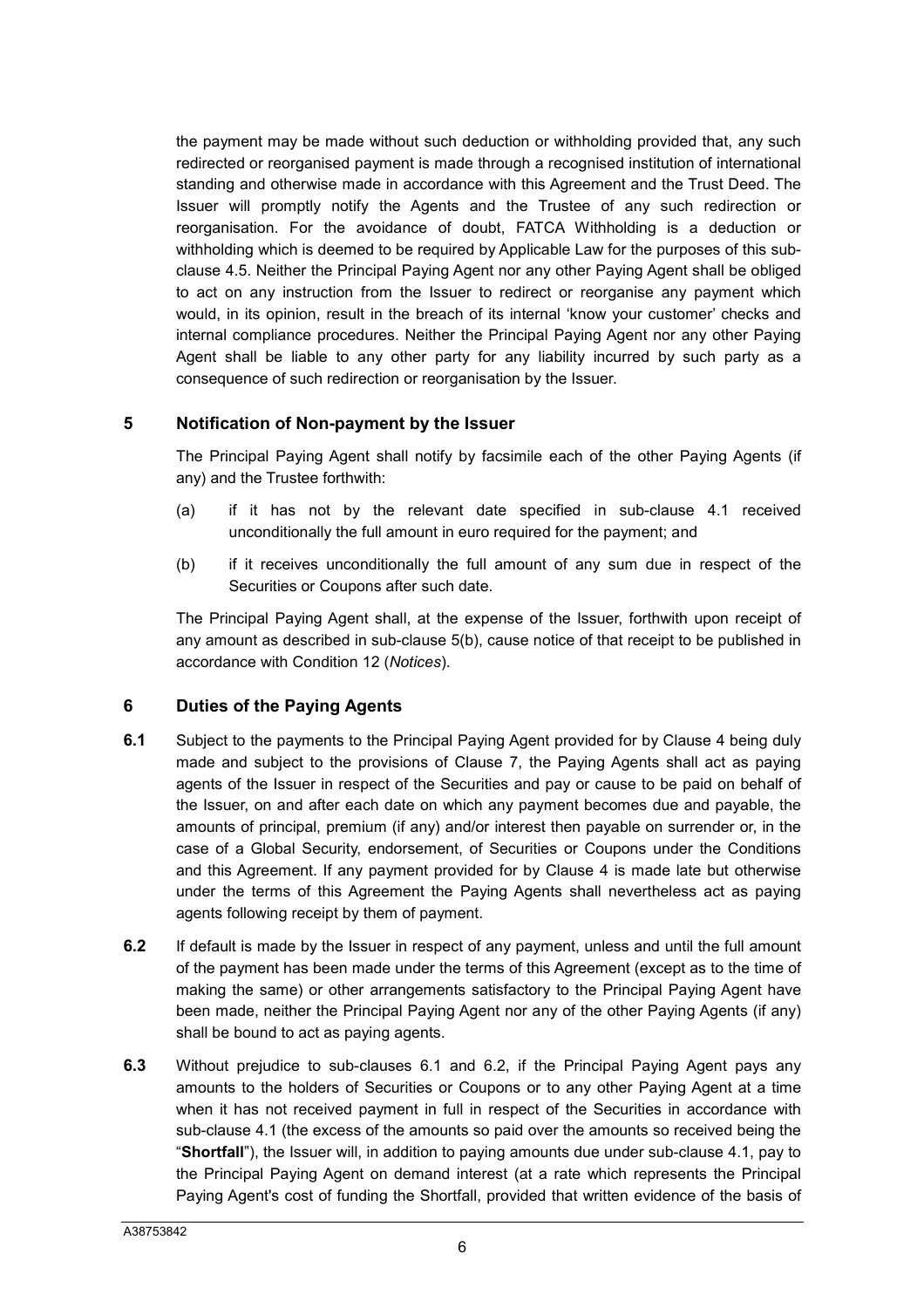the calculation of such rate is given to the Issuer) on the Shortfall (or the unreimbursed portion thereof) until the receipt in full by the Principal Paying Agent of the Shortfall.

- **6.4** Whilst any Securities are represented by a Global Security, all payments due in respect of the Securities shall be made to, or to the order of, the holder of the Global Security, subject to and in accordance with the provisions of the Global Security. On the occasion of each payment, the Paying Agent to which the Global Security was presented for the purpose of making the payment shall cause the appropriate Schedule to the relevant Global Security to be annotated so as to evidence the amounts and dates of the payments of principal and/or interest as applicable.
- **6.5** If on presentation of a Security or Coupon the amount payable in respect of the Security or Coupon is not paid in full (otherwise than as a result of withholding or deduction for or on account of any Taxes as permitted by the Conditions) the Paying Agent to whom the Security or Coupon is presented shall procure that the Security or Coupon is enfaced with a memorandum of the amount paid and the date of payment.

## **7 Trustee's Requirements Regarding Paying Agents**

At any time after an Event of Default shall have occurred or the Securities shall otherwise have become due and repayable or the Trustee shall have received any money which it proposes to pay under clause 9 of the Trust Deed to the Securityholders and/or Couponholders, the Trustee may:

- (a) by notice in writing to the Issuer, the Principal Paying Agent and the other Paying Agents (if any) require the Principal Paying Agent and such other Paying Agents pursuant to this Agreement:
	- (i) to act thereafter as Principal Paying Agent and Paying Agents respectively of the Trustee in relation to payments to be made by or on behalf of the Trustee under the provisions of the Trust Deed *mutatis mutandis* on the terms provided in this Agreement (save that the Trustee's liability under any provision hereof for the indemnification, remuneration and payment of outof-pocket expenses of the Paying Agents shall be limited to the amounts for the time being held by the Trustee on the trusts of the Trust Deed in relation to the Securities) and thereafter to hold all Securities and Coupons and all sums, documents and records held by them in respect of Securities and Coupons on behalf of the Trustee; or
	- (ii) to deliver up all Securities and Coupons and all sums, documents and records held by them in respect of Securities and Coupons to the Trustee or as the Trustee shall direct in such notice, provided that such notice shall be deemed not to apply to any documents or records which the relevant Paying Agent is obliged not to release by any law or regulation; and
- (b) by notice in writing to the Issuer require it to make all subsequent payments in respect of the Securities and the Coupons to or to the order of the Trustee and not to the Principal Paying Agent.

## **8 Reimbursement of the Paying Agents**

The Principal Paying Agent shall charge the account referred to in Clause 4 for all payments made by it under this Agreement and will credit or transfer to the respective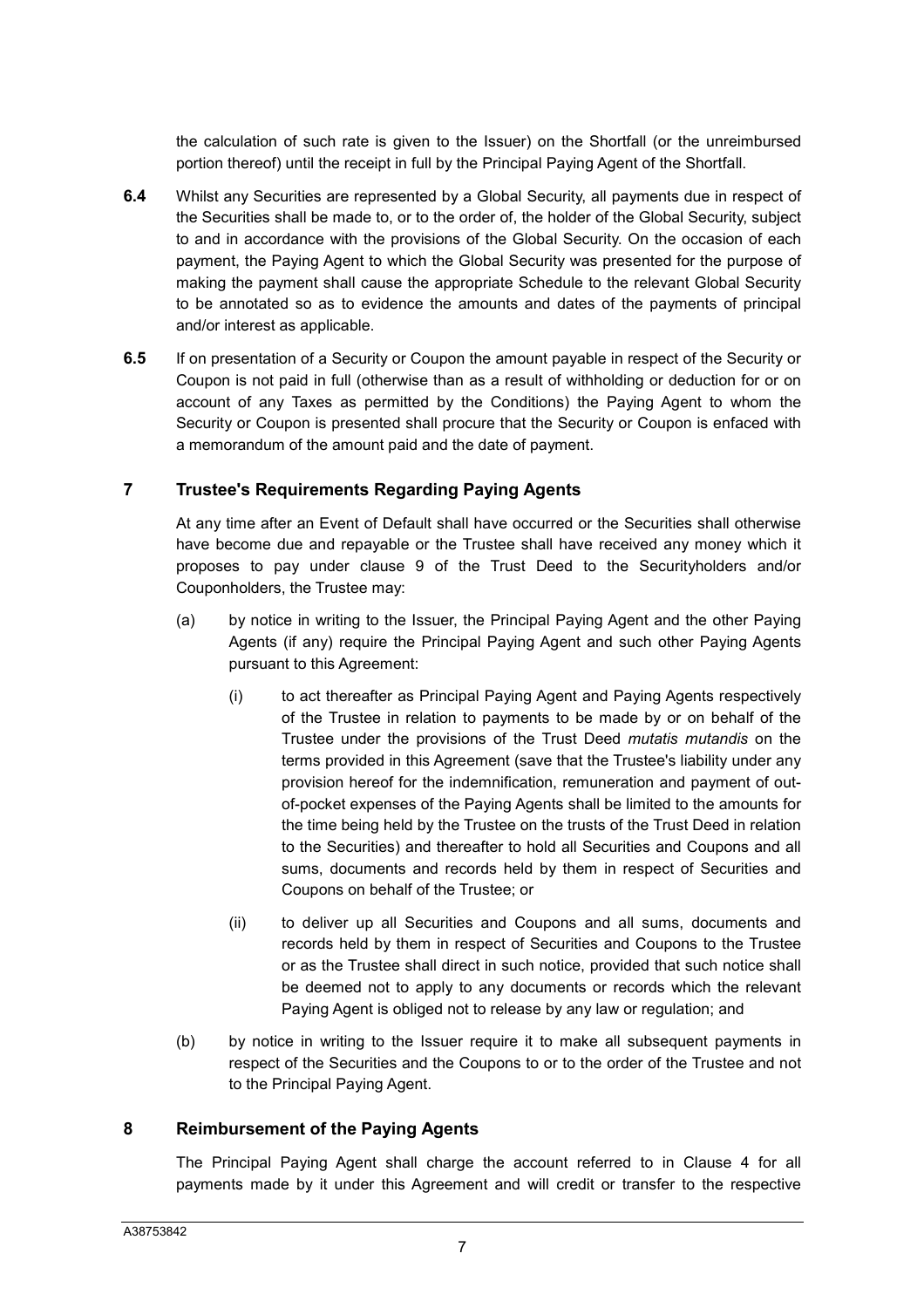accounts of the other Paying Agents the amount of all payments made by them under the Conditions as soon as practicable upon notification from them, subject in each case to any applicable laws or regulations.

#### **9 Determination and Notification of the Calculations**

- **9.1** At such time and on such date as the Conditions may require (i) any rate or amount to be calculated or determined or (ii) any rate, amount or quotation to be obtained by the Agent Bank, the Agent Bank shall calculate or determine such rate or amount and/or obtain such rate, amount or quotation, as the case may be. In particular, and without prejudice to the generality of the foregoing:
	- **9.1.1** on each Reset Interest Determination Date, the Agent Bank shall determine the Prevailing Interest Rate applicable to the relevant Reset Period and the amount of interest payable in respect thereof on the relevant Interest Payment Date; and
	- **9.1.2** on any Redemption Calculation Date, the Agent Bank shall calculate the applicable Early Redemption Price,

in each case, subject to and in accordance with the Conditions.

- **9.2** Neither the Agent Bank nor the Trustee shall be responsible to the Issuer or any third party for (i) the availability for selection of any particular EUR Reset Reference Bank or the certifications or quotations provided by any EUR Reset Reference Bank selected in accordance with this Agreement and the Conditions, (ii) any failure of the EUR Reset Reference Banks to fulfil their duties or meet their obligations as EUR Reset Reference Banks or (iii) (except in the event of negligence, wilful default or fraud) as a result of the Agent Bank or the Trustee having acted on any certificate or on any quotation given by any EUR Reset Reference Bank which subsequently may be found to be incorrect.
- **9.3** The Agent Bank shall notify the Issuer, the Trustee, the Principal Paying Agent and (so long as the Securities are listed thereon) any stock exchange or other relevant authority (and so long as the Securities are in global form, each of Euroclear and Clearstream, Luxembourg) of:
	- **9.3.1** the EUR 5 year Swap Rate in relation to any Reset Period, the Prevailing Interest Rate applicable to such Reset Period and the amount of interest payable in respect thereof on the relevant Interest Payment Date (substantially in the form set out in Schedule 1);
	- **9.3.2** the Early Redemption Price determined on any Redemption Calculation Date (substantially based on the notice received from the Issuer pursuant to Clause 11 of this Agreement); and
	- **9.3.3** any other rate or amount to be calculated or determined or any rate, amount or quotation to be obtained by the Agent Bank under the Conditions (sub-clauses 9.3.1 to 9.3.3 inclusive, the "**Calculations**") (substantially in the form set out in Schedule 1).

as soon as practicable after the determination thereof and otherwise in accordance with the Conditions, and the Principal Paying Agent shall promptly notify the other Paying Agents (if any) thereof.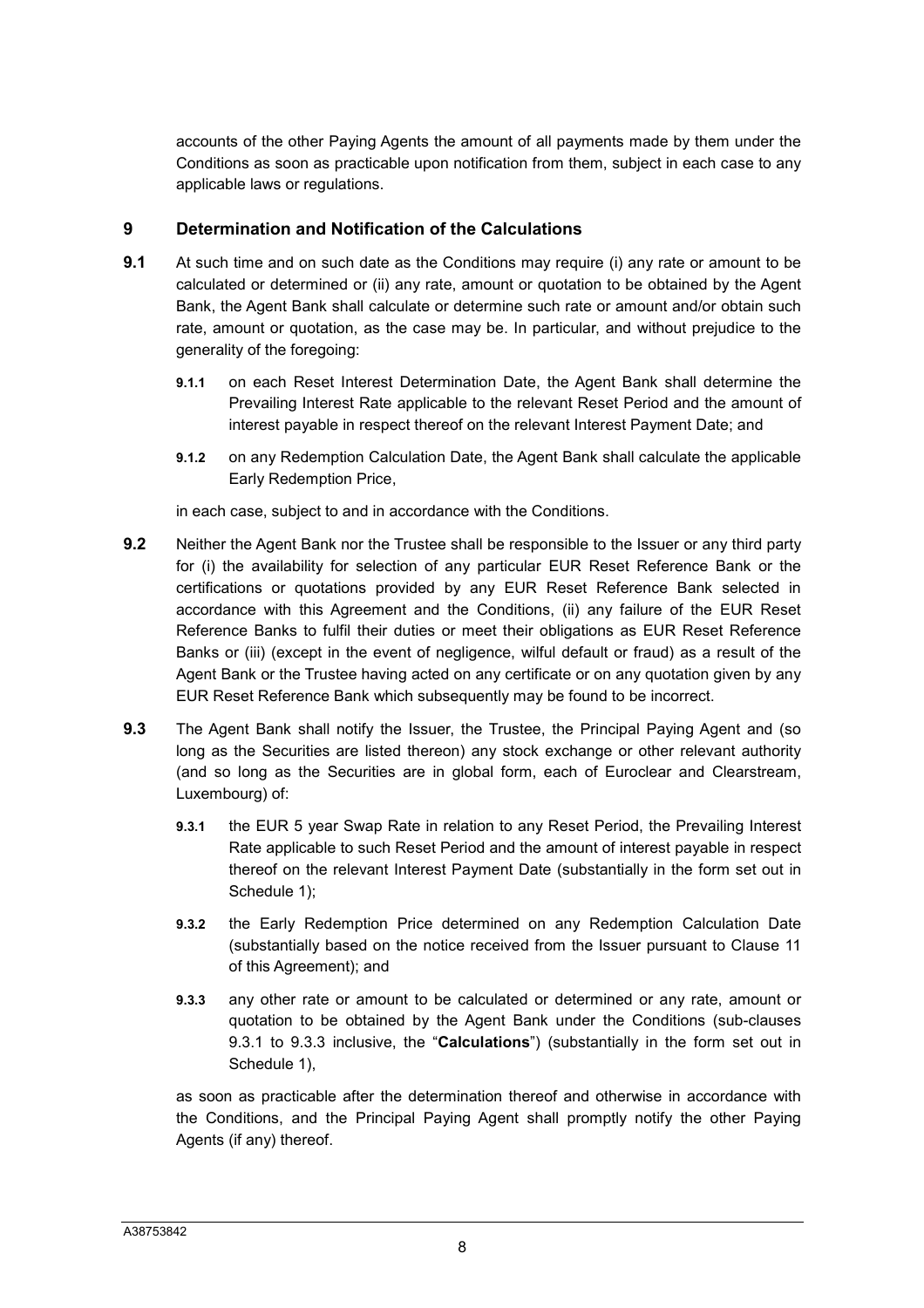- **9.4** The Agent Bank shall cause each of the Calculations to be published in accordance with Condition 12 (*Notices*) as soon as possible after their determination date but in no event later than:
	- **9.4.1** in the case of the EUR 5 year Swap Rate in relation to any Reset Period, the Prevailing Interest Rate applicable to such Reset Period and the amount of interest payable in respect thereof on the relevant Interest Payment Date, prior to the commencement of the relevant Reset Period;
	- **9.4.2** in all other cases, the second Business Day after such determination.
- **9.5** If the Agent Bank does not at any time for any reason determine and/or publish any Calculation as provided in this Clause 9 and the Conditions, it shall forthwith notify the Issuer, the Trustee and the Principal Paying Agent of such fact.
- **9.6** If, in the Agent Bank's opinion, either (i) the use of any benchmark or index specified in the Conditions to calculate any rate of interest and/or (ii) the provisions in Condition 4.1 which provide for fallback arrangements where such benchmark or index materially changes or ceases to be provided, are not in compliance with the European Union Benchmark Regulation, the Agent Bank shall not be obliged to perform its duties under the Conditions or this Clause 9 (and shall incur no liability for any inaction) until such time as the Issuer has identified an acceptable replacement benchmark or index and instructed the Agent Bank accordingly.

### **10 Notice of any Withholding or Deduction**

- **10.1** If the Issuer is, in respect of any payment of principal or interest in respect of the Securities, compelled to withhold or deduct any amount for or on account of any taxes, duties, assessments or governmental charges as specifically contemplated under the Conditions, it shall give notice to the Principal Paying Agent and the Trustee as soon as it becomes aware of the compulsion to withhold or deduct and shall give to the Principal Paying Agent and the Trustee such information as they shall require to enable each of them to comply with the requirement.
- **10.2** If any Agent is, in respect of any payment of principal or interest in respect of the Securities, compelled to withhold or deduct any amount for or on account of any taxes, duties, assessments or governmental charges as specifically contemplated under the Conditions, other than arising under Clause 10.1 or by virtue of the relevant holder failing to satisfy any certification or other requirement in respect of its Securities, it shall give notice of that fact to the Issuer and the Principal Paying Agent as soon as it becomes aware of the compulsion to withhold or deduct.
- **10.3** Notwithstanding any other provision of this Agreement, each Agent shall be entitled to make a deduction or withholding from any payment which it makes under the Securities for or on account of any Tax, if and only to the extent so required by Applicable Law, in which event the Agent shall make such payment after such deduction or withholding has been made and shall account to the relevant Authority within the time allowed for the amount so deducted or withheld or, at its option, shall reasonably promptly after making such payment return to the Issuer the amount so deducted or withheld, in which case, the Issuer shall so account to the relevant Authority for such amount. Such Agent shall have no obligation to gross up any such payment or to pay any additional amount as a result of such FATCA Withholding. For the avoidance of doubt, FATCA Withholding is a deduction or withholding which is deemed to be required by Applicable Law for the purposes of this sub-clause 10.3.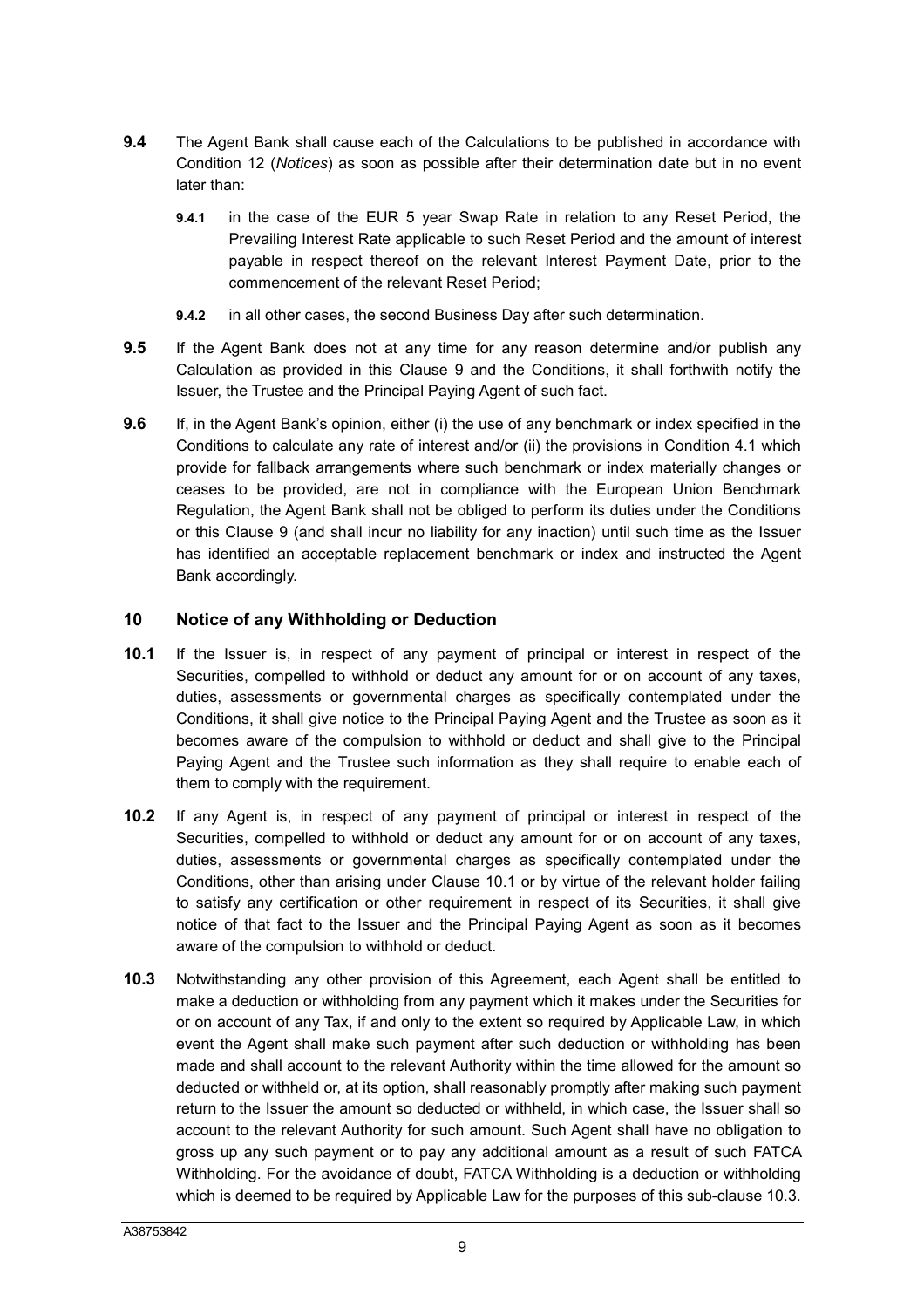- **10.4** Each Party shall, within ten Business Days of a written request by another Party, supply to that other Party such forms, documentation and other information relating to it, its operations, or the Securities as that other Party reasonably requests for the purposes of that other Party's compliance with Applicable Law and shall notify the relevant other Party reasonably promptly in the event that it becomes aware that any of the forms, documentation or other information provided by such Party is (or becomes) inaccurate in any material respect; provided, however, that no Party shall be required to provide any forms, documentation or other information pursuant to this Clause 10.4 to the extent that: (i) any such form, documentation or other information (or the information required to be provided on such form or documentation) is not reasonably available to such Party and cannot be obtained by such Party using reasonable efforts; or (ii) doing so would or might in the reasonable opinion of such Party constitute a breach of any: (a) Applicable Law; (b) fiduciary duty; or (c) duty of confidentiality. For purposes of this Clause 10.4, "Applicable Law" shall be deemed to include (i) any rule or practice of any Authority by which any Party is bound or with which it is accustomed to comply; (ii) any agreement between any Authorities; and (iii) any agreement between any Authority and any Party that is customarily entered into by institutions of a similar nature.
- **10.5** The Issuer shall notify each Agent in the event that it determines that any payment to be made by an Agent under the Securities is a payment which could be subject to FATCA Withholding if such payment were made to a recipient that is generally unable to receive payments free from FATCA Withholding, and the extent to which the relevant payment is so treated, provided, however, that the Issuer's obligation under this Clause 10.5 shall apply only to the extent that such payments are so treated by virtue of characteristics of the Issuer, the Securities, or both.

#### **11 Notice in Connection with Optional Redemption and Early Redemption**

If the Issuer decides to redeem all (but not some only) of the Securities for the time being outstanding under Condition 6 (*Redemption and Purchase*), it shall give notice of the decision to the Principal Paying Agent, the Trustee and the Agent Bank at least 30 and not more than 60 calendar days before the relevant redemption date, stating in such notice the date on which the Securities are to be redeemed, the redemption price and the manner in which such redemption will be effected.

#### **12 Publication of Notices**

On behalf of and at the request and expense of the Issuer, the Principal Paying Agent shall cause to be published all notices required to be given by the Issuer under the Conditions. For so long as all of the Securities are represented by a Global Security, any obligation the Issuer (and the Principal Paying Agent on its behalf) may have to publish a notice to Securityholders shall have been met upon delivery of the notice to the relevant clearing system(s).

#### **13 Cancellation of Securities, Coupons and Talons**

**13.1** All Securities which are surrendered in connection with redemption (together with all unmatured Coupons attached to or delivered with such Securities), all Coupons which are paid and all Talons which are exchanged shall be cancelled by the Paying Agent to which they are surrendered. Each of the Paying Agents shall give to the Principal Paying Agent details of all payments and exchanges made by it and shall deliver all cancelled Securities,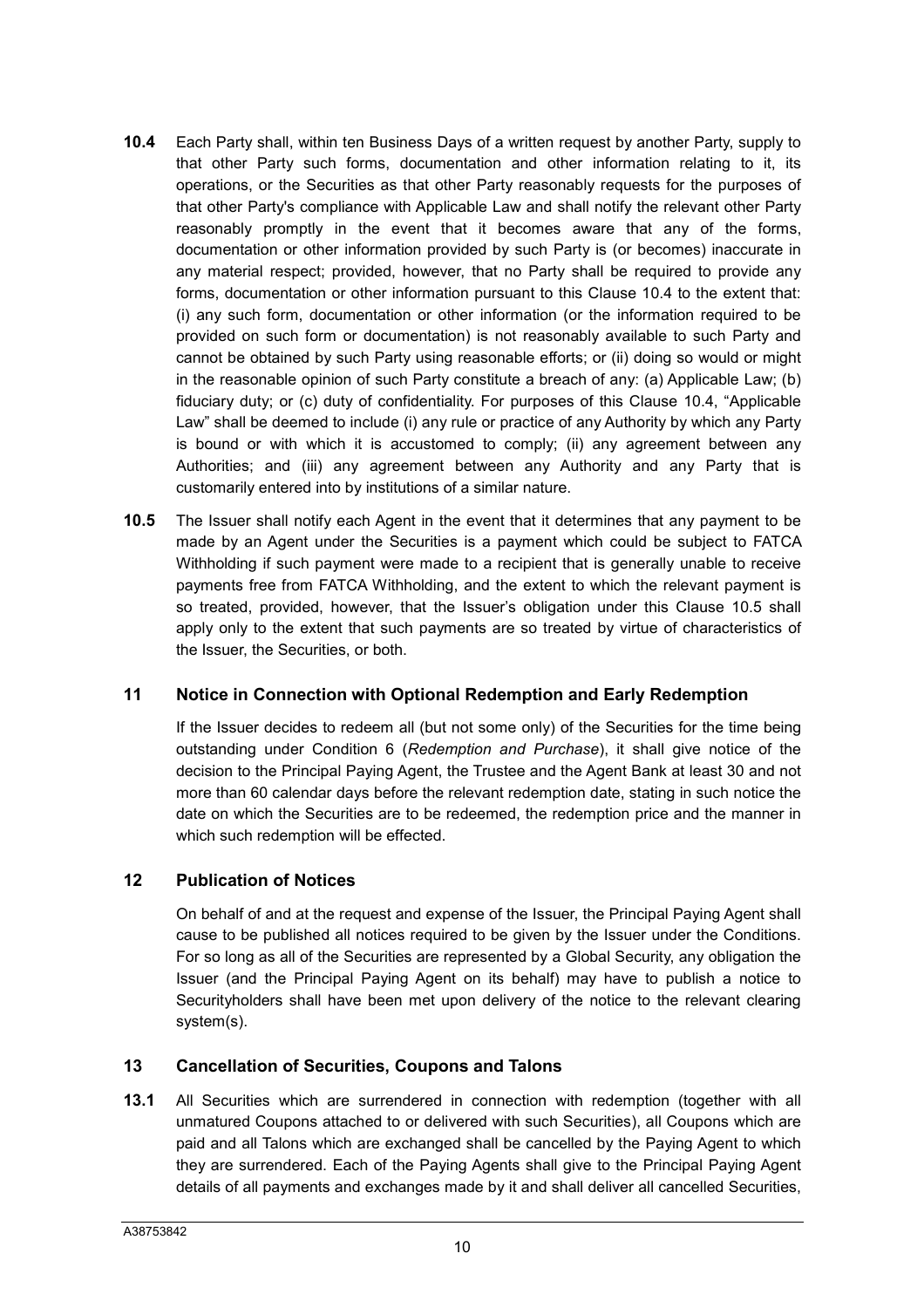Coupons and Talons to the Principal Paying Agent (or as the Principal Paying Agent may specify). Where Securities are purchased by or on behalf of the Issuer or any of its Subsidiaries, the Issuer shall immediately notify the Principal Paying Agent of the principal amount of those Securities it has purchased and may (at the option of the Issuer) procure that the Securities (together with all unmatured Coupons and Talons appertaining to those Securities) are promptly cancelled and delivered to the Principal Paying Agent or its authorised agent.

**13.2** The Principal Paying Agent or its authorised agent shall (unless otherwise instructed by the Issuer in writing and save as provided in sub-clause 15.1) destroy all cancelled Securities, Coupons and Talons and upon written request furnish the Issuer with a certificate of destruction containing written particulars of the serial numbers of the Securities and Talons and the number by maturity date of Coupons so destroyed.

## **14 Issue of Replacement Securities, Coupons and Talons and Further Coupon Sheets**

- **14.1** The Issuer shall cause a sufficient quantity of additional forms of Securities, Coupons and Talons and additional Coupon sheets to be available, upon request, to the Principal Paying Agent, at its specified office for the purpose of issuing replacement Securities, Coupons or Talons or further Coupon sheets as provided below.
- **14.2** The Principal Paying Agent shall, subject to and in accordance with Condition 11 (*Replacement of Securities and Coupons*) and the following provisions of this clause, cause to be authenticated and delivered any replacement Securities, Coupons or Talons which the Issuer may determine to issue in place of Securities, Coupons or Talons which have been lost, stolen, mutilated, defaced or destroyed.
- **14.3** In the case of a mutilated or defaced Security, the Principal Paying Agent shall ensure that (unless otherwise covered by such indemnity as the Issuer and Principal Paying Agent may require) any replacement Security only has attached to it Coupons and Talons corresponding to those (if any) attached to the mutilated or defaced Security which is presented for replacement.
- **14.4** The Principal Paying Agent shall obtain verification, in the case of an allegedly lost, stolen or destroyed Security, Coupon or Talon in respect of which the serial number is known, that the Security, Coupon or Talon has not previously been redeemed, paid or exchanged, as the case may be. The Principal Paying Agent shall not issue a replacement Security, Coupon or Talon unless and until the applicant has:
	- **14.4.1** paid such expenses and costs as may be incurred in connection with the replacement;
	- **14.4.2** furnished it with such evidence and indemnity as the Issuer and the Principal Paying Agent may reasonably require; and
	- **14.4.3** in the case of a mutilated or defaced Security, Coupon or Talon, surrendered it to the Principal Paying Agent.
- **14.5** The Principal Paying Agent shall cancel mutilated or defaced Securities, Coupons or Talons in respect of which replacement Securities, Coupons or Talons have been issued pursuant to this clause. The Principal Paying Agent shall upon written request furnish the Issuer with a certificate stating the serial numbers of the Securities, Coupons or Talons received by it and cancelled pursuant to this clause and shall, unless otherwise requested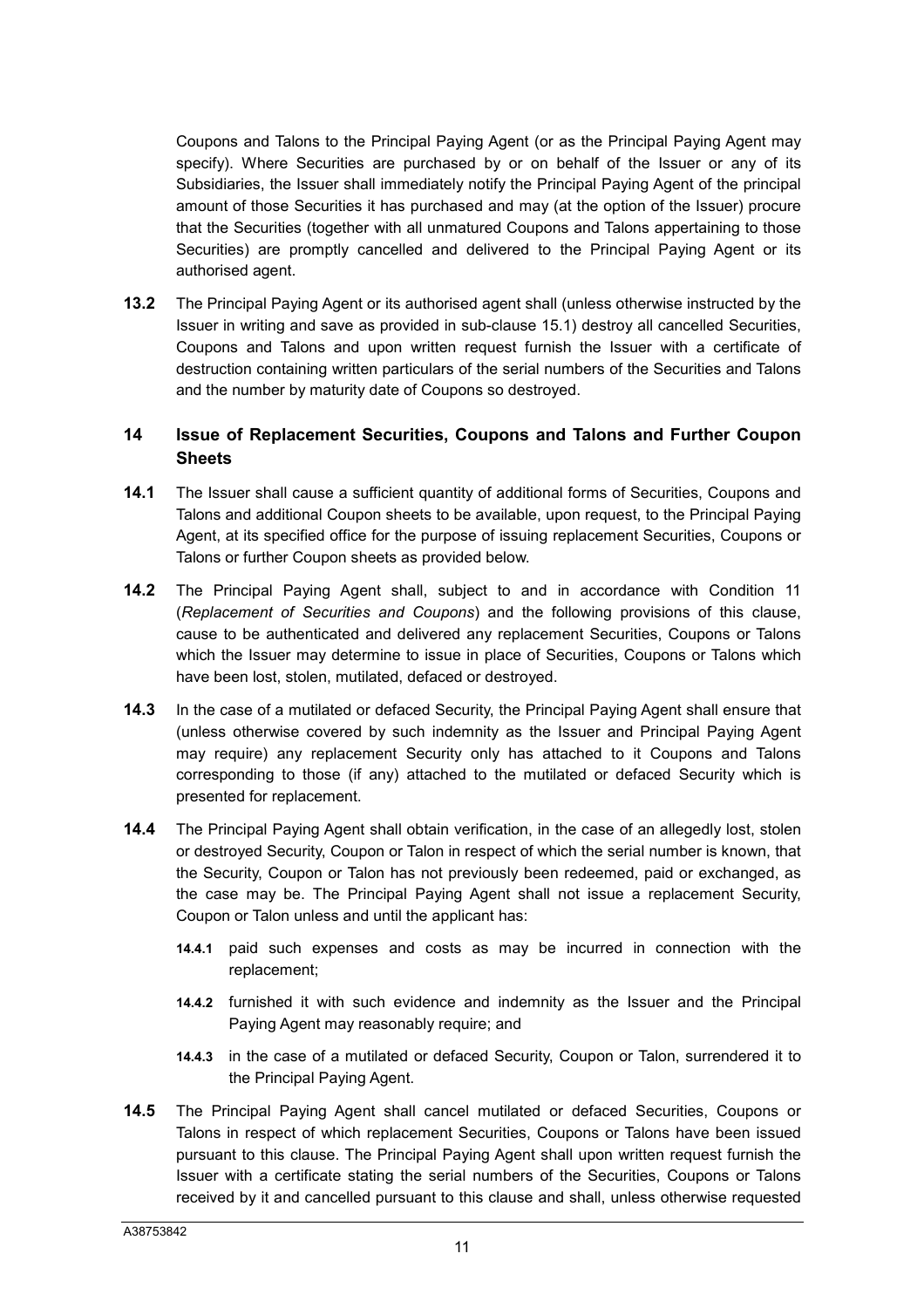by the Issuer, destroy all those Securities, Coupons and Talons and furnish upon written request the Issuer with a destruction certificate containing the information specified in subclause 13.2.

- **14.6** The Principal Paying Agent shall, on issuing any replacement Security, Coupon or Talon, forthwith inform the Issuer and the other Paying Agents (if any) of the serial number of the replacement Security, Coupon or Talon issued and (if known) of the serial number of the Security, Coupon or Talon in place of which the replacement Security, Coupon or Talon has been issued. Whenever replacement Coupons are issued under this clause, the Principal Paying Agent shall also notify the other Paying Agents (if any) of the maturity dates of the lost, stolen, mutilated, defaced or destroyed Coupons and of the replacement Coupons issued.
- **14.7** Whenever a Security, Coupon or Talon for which a replacement Security, Coupon or Talon has been issued and the serial number of which is known is presented to a Paying Agent for payment or exchange, as the case may be, the relevant Paying Agent shall immediately send notice to the Issuer and (if it is not itself the Principal Paying Agent) the Principal Paying Agent.
- **14.8** The Paying Agents shall issue further Coupon sheets against surrender of Talons. A Talon so surrendered shall be cancelled by the relevant Paying Agent who (except where such Paying Agent is the Principal Paying Agent) shall inform the Principal Paying Agent of its serial number. Further Coupon sheets issued on surrender of Talons shall carry the same serial number as the surrendered Talon.

#### **15 Records and Certificates**

- **15.1** The Principal Paying Agent shall:
	- **15.1.1** keep a full and complete record of all Securities, Coupons and Talons (other than serial numbers of Coupons) and of their redemption, purchase by or on behalf of the Issuer or any of its Subsidiaries, cancellation, exchange or payment (as the case may be) and of all replacement Securities, Coupons or Talons issued in substitution for lost, stolen, mutilated, defaced or destroyed Securities, Coupons or Talons; and
	- **15.1.2** in respect of the Coupons of each maturity, retain (in the case of Coupons other than Talons) until the expiry of 10 years from the Relevant Date in respect of such Coupons either all paid or exchanged Coupons of that maturity or a list of the serial numbers of Coupons of that maturity still remaining unpaid and unexchanged. The Principal Paying Agent shall at all reasonable times within normal business hours make the records and Coupons (if any) available to the Issuer and the Trustee upon reasonable notice.
- **15.2** The Principal Paying Agent shall upon written request give to the Issuer and the Trustee, as soon as reasonably practicable and in any event within four months after the date of redemption, purchase, payment, exchange or replacement of a Security, Coupon or Talon (as the case may be), a certificate stating:
	- **15.2.1** the aggregate principal amount of Securities which have been redeemed and the aggregate amount in respect of Coupons which have been paid;
	- **15.2.2** the serial numbers of those Securities and Talons;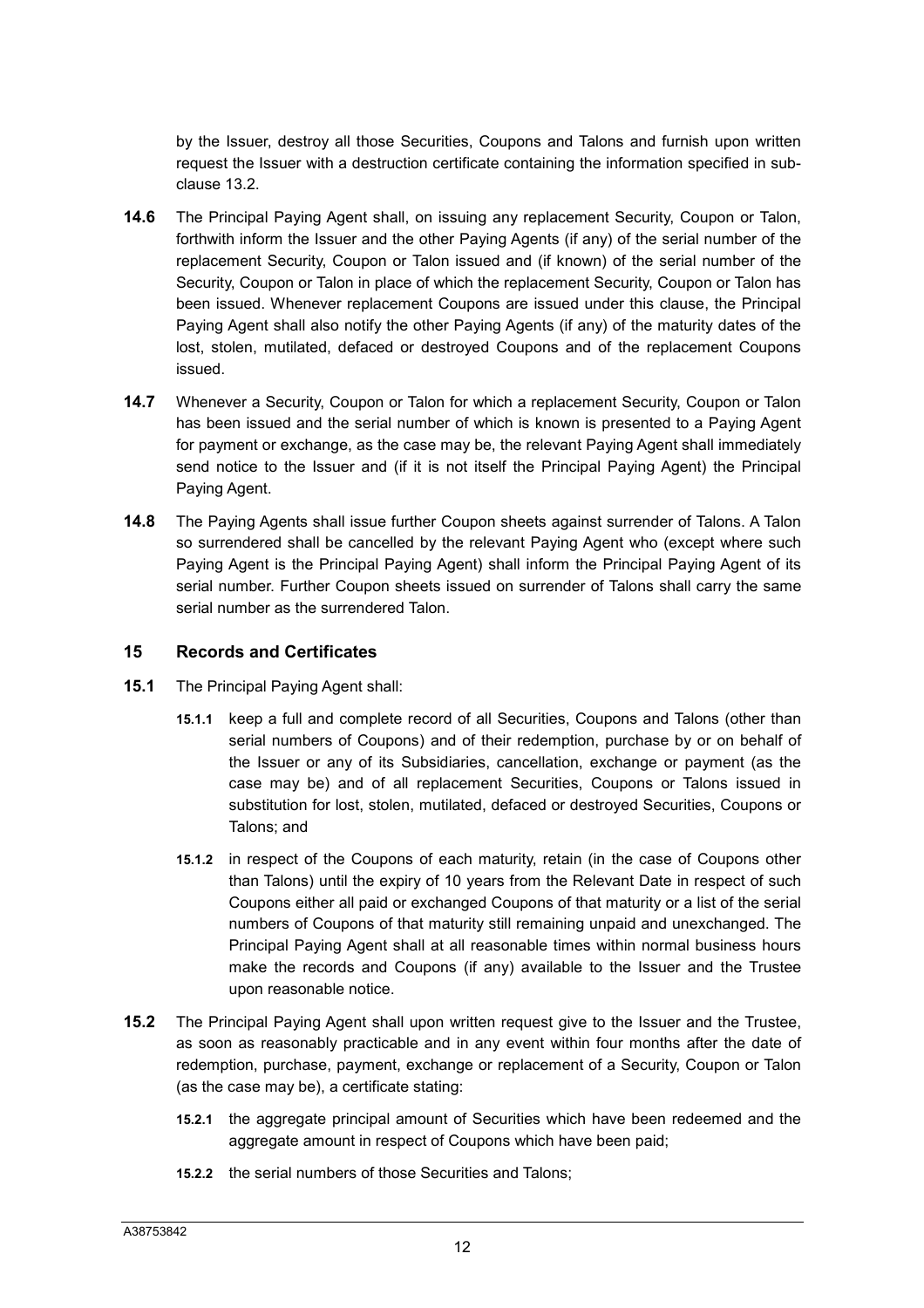- **15.2.3** the total number of each denomination by maturity date of those Coupons;
- **15.2.4** the aggregate amount of interest paid (and the due dates of the payments) on each Global Security;
- **15.2.5** the aggregate principal amounts of Securities (if any) which have been purchased by or on behalf of the Issuer or any of its Subsidiaries and cancelled (subject to delivery of the Securities to the Principal Paying Agent) and the serial numbers of such Securities in definitive form and the total number of each denomination by maturity date of the Coupons attached to or exchanged or surrendered with the purchased Securities;
- **15.2.6** the aggregate principal amounts of Securities and the aggregate amounts in respect of Coupons (if applicable) which have been exchanged or surrendered and replaced and the serial numbers of those Securities in definitive form and the total number of each denomination by maturity date of those Coupons surrendered therewith;
- **15.2.7** the total number of each denomination by maturity date of Talons which have been exchanged for further Coupons; and
- **15.2.8** the total number of each denomination by maturity date of unmatured Coupons missing from Securities in definitive form which have been redeemed or surrendered and replaced and the serial numbers of the Securities in definitive form to which the missing unmatured Coupons appertained.
- **15.3** The Principal Paying Agent shall only be required to comply with its obligations under this Clause 15 in respect of Securities surrendered for cancellation following a purchase of the same by the Issuer or by any of its Subsidiaries to the extent that it has been informed by the Issuer of such purchases in accordance with sub-clause 13.1 above.

#### **16 Copies of the Trust Deed and this Agreement Available for Inspection**

The Paying Agents shall hold copies of the Trust Deed and this Agreement, together with copies of any other documents expressed to be held by them in the Offering Circular dated 23 May 2019 issued by the Issuer in relation to the Securities, available for inspection. For this purpose, the Issuer shall furnish the Paying Agents with sufficient copies of each of the documents.

#### **17 Commissions, Fees and Expenses**

- **17.1** The Issuer shall pay to the Principal Paying Agent such commissions and fees in respect of the services of the Agents under this Agreement (including, for the avoidance of doubt, any services relating to the listing of the Securities) as shall be separately agreed between the Issuer and the Principal Paying Agent from time to time. The Issuer shall not be concerned with the apportionment of payment among the Agents (where applicable).
- **17.2** The Issuer shall also pay to the Principal Paying Agent an amount equal to any value added tax which may be payable in respect of the commissions and fees together with all expenses properly incurred by the Agents in connection with their services under this Agreement.
- **17.3** The Principal Paying Agent shall arrange for payment of the commissions and fees due to the other Agents and arrange for the reimbursement of their expenses promptly after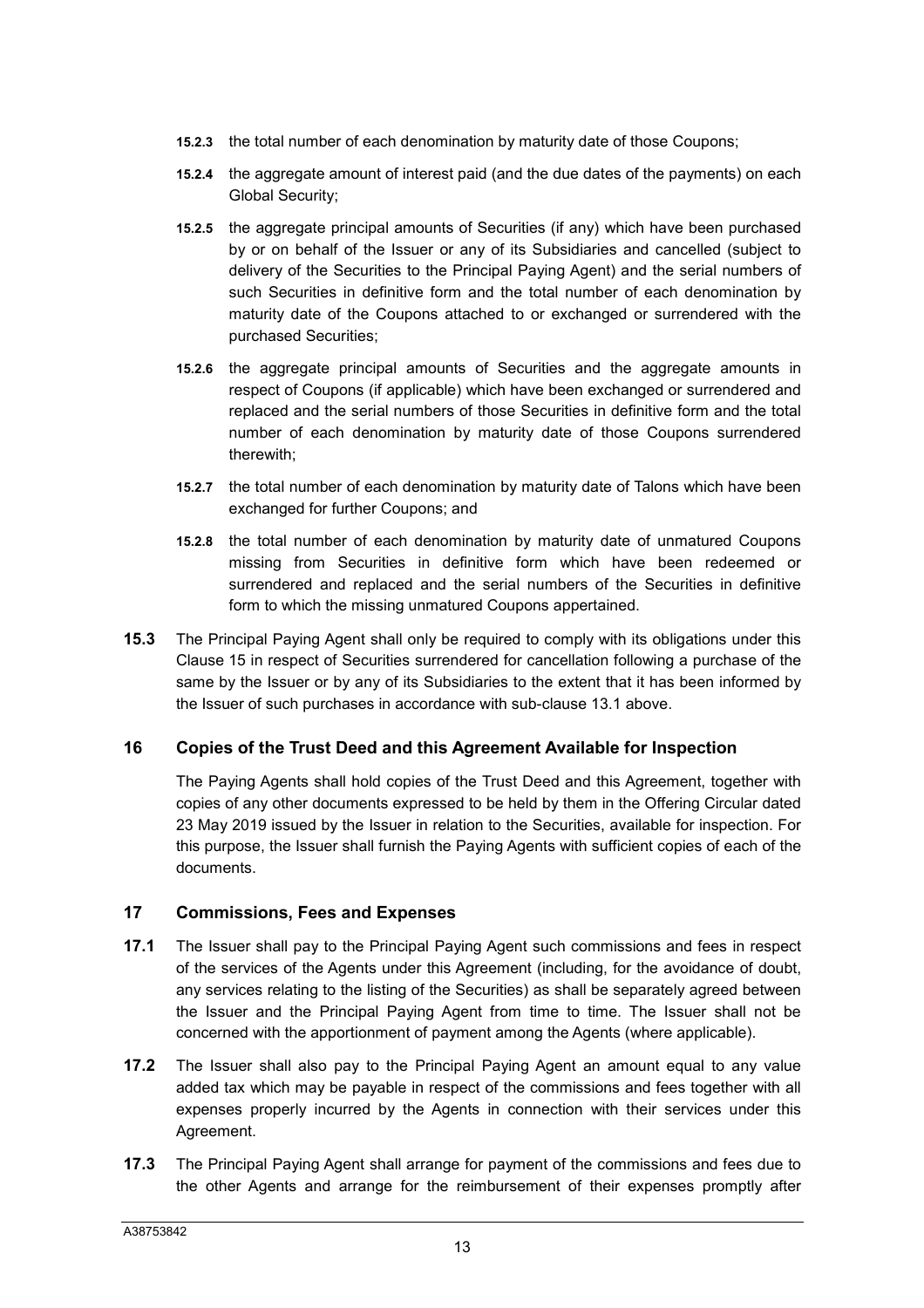receipt of the relevant moneys from the Issuer. Neither the Issuer nor the Trustee shall be responsible for any payment or reimbursement by the Principal Paying Agent to the other Paying Agents.

**17.4** At the request of the Principal Paying Agent, the parties to this Agreement may from time to time during the continuance of this Agreement review the commissions and fees agreed initially pursuant to sub-clause 17.1 with a view to determining whether the parties can mutually agree upon any changes to the commissions and fees.

#### **18 Indemnity**

- **18.1** The Issuer shall indemnify each of the Agents against any documented and properly incurred losses, liabilities, costs, claims, actions, demands or expenses (together, "**Losses**") (including, but not limited to, all properly incurred costs, legal fees, charges and expenses (together, "**Expenses**") paid or properly incurred in disputing or defending any Losses), which any of them may incur or which may be made against any of them as a result of or in connection with the appointment of or the exercise of the powers and duties by any Agent under this Agreement except for any Losses or Expenses resulting from such Agent's own wilful misconduct, negligence or fraud or that of its directors, officers or employees or any of them, or the material breach by it of the terms of this Agreement (other than a breach of the terms of this Agreement caused by events beyond the reasonable control of the Agents).
- **18.2** Each of the Paying Agents severally undertakes to indemnify the Issuer against any documented Losses and Expenses which the Issuer may incur as a result of or in connection with such Paying Agent's wilful misconduct, negligence or fraud or that of its directors, officers, employees or any of them, or the material breach by it of the terms of this Agreement (other than a breach of the terms of this Agreement caused by events beyond the reasonable control of the Agents).
- **18.3** Notwithstanding any provision of this Agreement to the contrary, the Agents shall not in any event be liable for any special, indirect, punitive or consequential loss or special damages or other damage of any kind whatsoever or for loss of business, goodwill, opportunity or profit, whether or not foreseeable, even if the Agents have been advised of the likelihood of such loss or damage and regardless of whether the claim for loss or damage is made in negligence, for breach of contract or otherwise.
- **18.4** The indemnities set out above shall survive any termination of this Agreement and the removal or resignation of the Agents.

#### **19 Repayment by Principal Paying Agent**

Sums paid by or by arrangement with the Issuer to the Principal Paying Agent pursuant to the terms of this Agreement shall not be required to be repaid to the Issuer unless and until any Security or Coupon becomes void under the provisions of Condition 9 (*Prescription*) but in that event the Principal Paying Agent shall forthwith repay to the Issuer sums equivalent to the amounts which would otherwise have been payable in respect of the relevant Security or Coupon.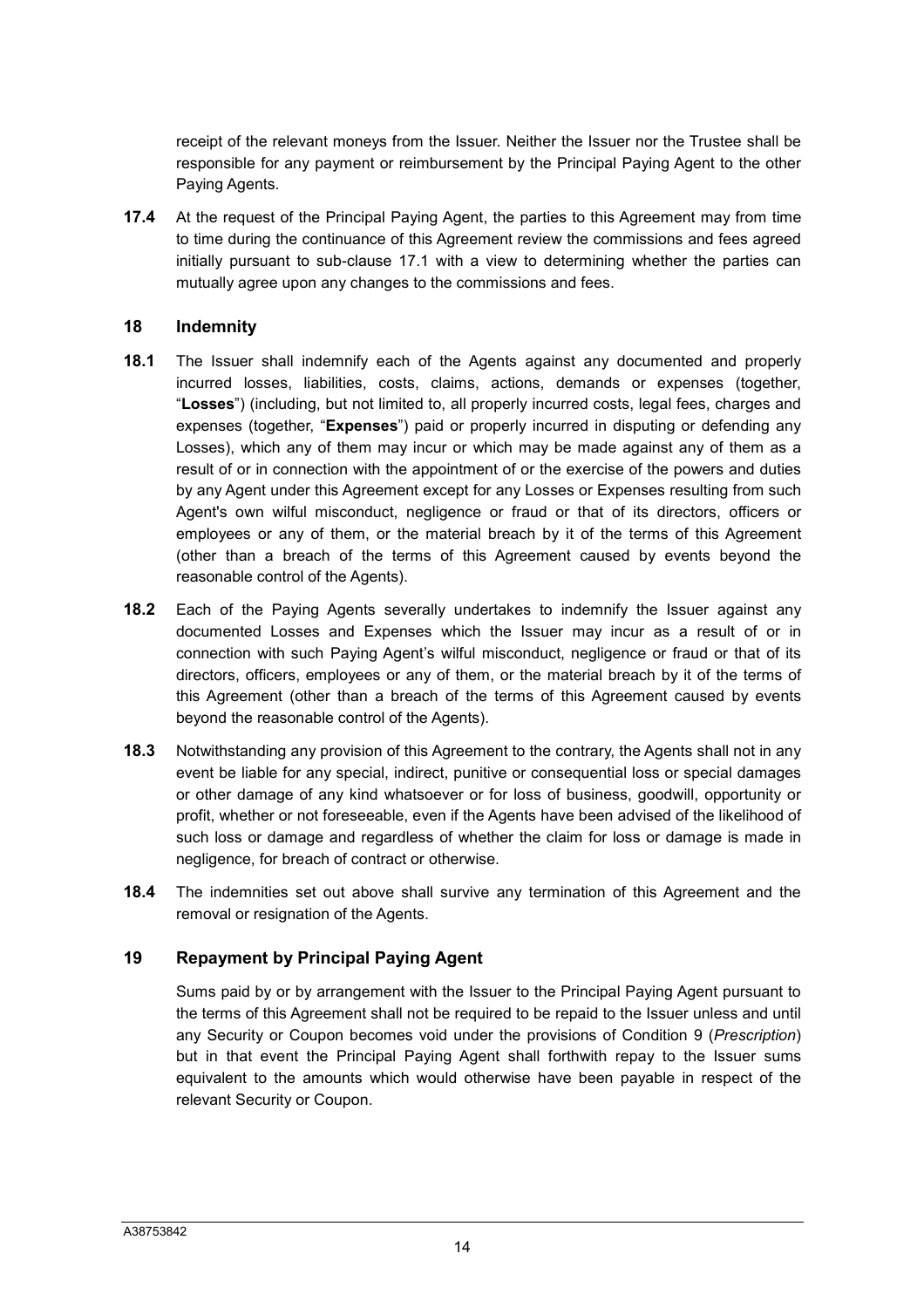### **20 Conditions of Appointment**

- **20.1** Save as provided in Clause 7 and in sub-clause 20.3 of this clause, the Principal Paying Agent shall be entitled to deal with money paid to it by the Issuer for the purposes of this Agreement in the same manner as other money paid to a banker by its customers and such moneys shall not be held in accordance with the client money rules of the Financial Conduct Authority and shall not be liable to account to the Issuer for any interest or other amounts in respect of the money. No money held by any Paying Agent need be segregated except as required by law.
- **20.2** Save as provided in Clause 7, in acting under this Agreement and in connection with the Securities and the Coupons, the Agents shall act solely as agents of the Issuer and will not assume any obligations towards or relationship of agency or trust or fiduciary duty for or with any of the owners or holders of the Securities or the Coupons.
- **20.3** No Paying Agent shall exercise any right of set-off or lien against the Issuer or any holders of Securities or Coupons in respect of any moneys payable to or by it under the terms of this Agreement.
- **20.4** Except as otherwise permitted in the Conditions or as ordered by a court of competent jurisdiction or required by law or otherwise instructed by the Issuer with the approval of the Trustee, each of the Agents shall be entitled to treat the holder of any Security or Coupon as the absolute owner for all purposes (whether or not the Security or Coupon shall be overdue and notwithstanding any notice of ownership or other writing on the Security or Coupon or any notice of previous loss or theft of the Security or Coupon).
- **20.5** The Agents shall be obliged to perform such duties and only such duties as are set out in this Agreement and the Securities and no implied duties or obligations shall be read into this Agreement or the Securities against the Agents other than the duty to act honestly and in good faith and to exercise the diligence of a reasonably prudent agent in comparable circumstances.
- **20.6** The Principal Paying Agent may consult with legal and other professional advisers and the opinion of the advisers shall be full and complete protection in respect of action taken, omitted or suffered under this Agreement in good faith and in accordance with the opinion of the advisers.
- **20.7** Each of the Agents shall be protected and shall incur no liability for or in respect of action taken, omitted or suffered in reliance upon any notices, instruction, information, report, request or order from the Issuer, the Trustee or any document which it believes acting in good faith to be genuine and to have been delivered by the proper party or parties or upon written instructions from the Issuer or the Trustee. The Issuer shall provide additional information to the Agents upon request.
- **20.8** Any of the Agents, their officers, directors or employees may become the owner of, or acquire any interest in, Securities or Coupons with the same rights that it or he would have if the Agent concerned were not appointed under this Agreement, and may engage or be interested in any financial or other transaction with the Issuer or the Trustee, and may act on, or as depositary, trustee or agent for, any committee or body of holders of Securities or Coupons or other obligations of the Issuer, as freely as if the Agent were not appointed under this Agreement.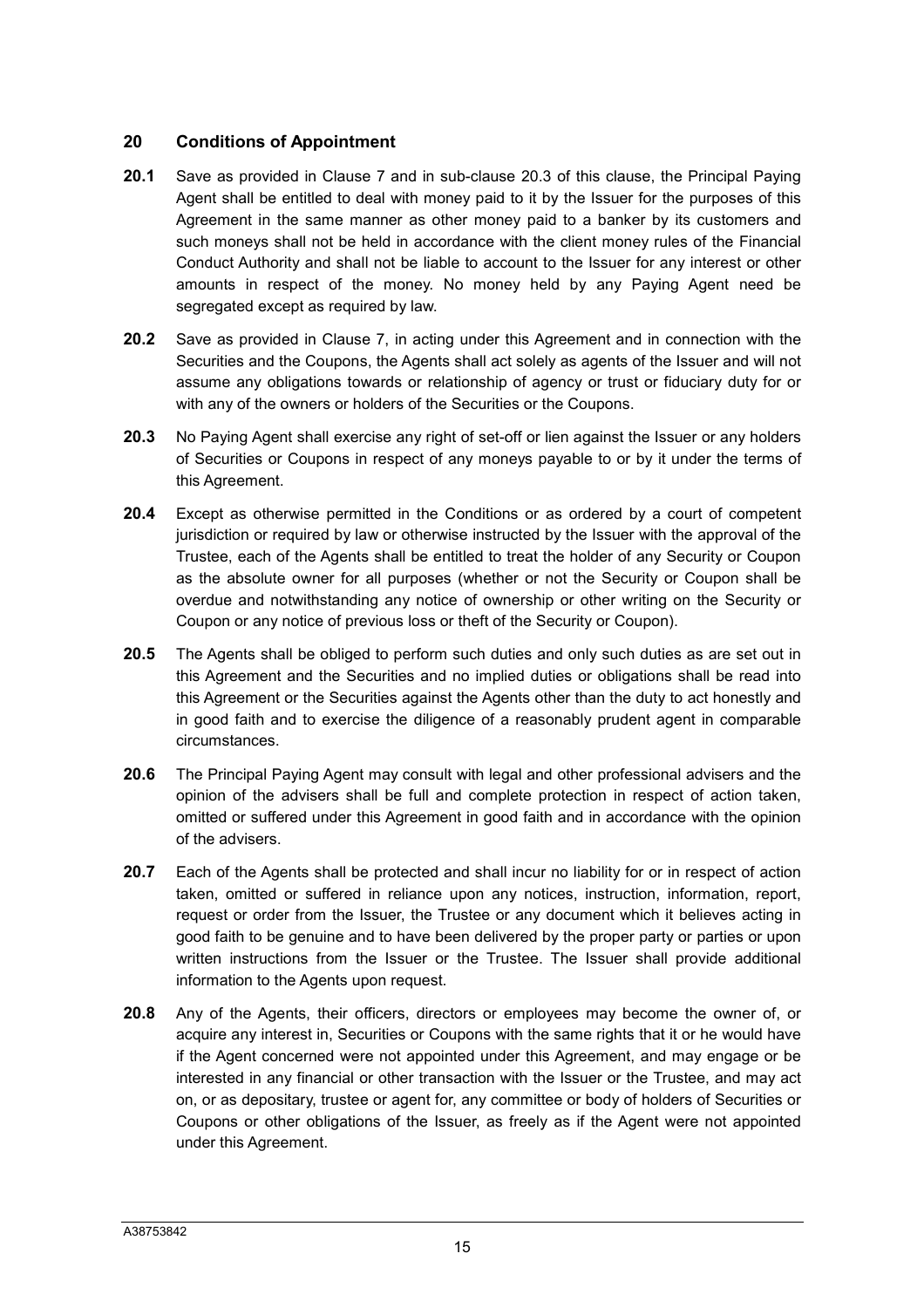- **20.9** The Principal Paying Agent shall not be under any obligation to take any action under this Agreement which it expects will result in any expense or liability accruing to it, the payment of which within a reasonable time is not, in its opinion, assured to it.
- **20.10** Each party shall provide as soon as reasonably practicable on request to any Agent such information as it shall reasonably require for the purpose of the discharge or exercise of its duties herein.
- **20.11** No Agent shall be under any obligation to monitor or supervise, enquire about or satisfy itself as to the functions or act of any of the parties and shall be entitled to assume, in the absence of express notice in writing to the contrary, that each other party is properly performing and complying with its obligations under the documents to which it is party and that no Event of Default has occurred.
- **20.12** No Agent shall be obliged to do anything that would or might in its reasonable opinion be contrary to any law of any jurisdiction or any directive or regulation of any agency of any state or any internal policy relating to "know your customer" requirements or anti-money laundering or which would or might otherwise render it liable to any person or cause it to act in a manner which might prejudice its interests and may do anything which is, in its reasonable opinion, necessary to comply with any such law, directive or regulation or internal policy.
- **20.13** Each Agent may employ and pay an agent or delegate selected by it to transact or conduct, or concur in transacting or conducting, any business or to do or concur in doing all acts required to be done by that Agent and, provided that the Agent shall have exercised reasonable care in the selection of any such agent or delegate, the Agent shall not be in any way responsible for any liability incurred by reason of any misconduct or default on the part of any such agent or delegate or be bound to supervise the proceedings or acts of any such agent or delegate.
- **20.14** Whenever in the performance of its duties under this Agency Agreement or the Conditions, an Agent shall deem it reasonably desirable that any matter be established by the Issuer or any other party prior to taking any action or refraining from any action of suffering any action under this Agency Agreement, the matter shall be deemed to be conclusively established by a certificate signed by two directors of the Issuer or the Trustee and delivered to the relevant Agent and the certificate shall be a full authorisation to such Agent for any action taken or not taken or suffered in good faith by it under the provisions of this Agreement in reliance upon the certificate.
- **20.15** Notwithstanding anything to the contrary in the Trust Deed or the Agency Agreement, the Agents shall not be liable to any person for any matter or thing done or omitted in any way in connection with the Trust Deed or Agency Agreement save in relation to its own negligence, wilful misconduct or fraud or that of its directors, officers or employees or any of them, or the material breach by it of the terms of this Agreement (other than a breach of the terms of this Agreement caused by events beyond the reasonable control of the Agents).
- **20.16** Notwithstanding anything in this Agreement to the contrary, the Agents shall not be responsible or liable for any delay or failure to perform under this Agreement or for any losses resulting, in whole or in part, from or caused by any event beyond the reasonable control of the Agents including without limitation: strikes, work stoppages, acts of war, terrorism, acts of God, governmental actions, exchange or currency controls or restrictions, devaluations or fluctuations, interruption, loss or malfunction of utilities, communications or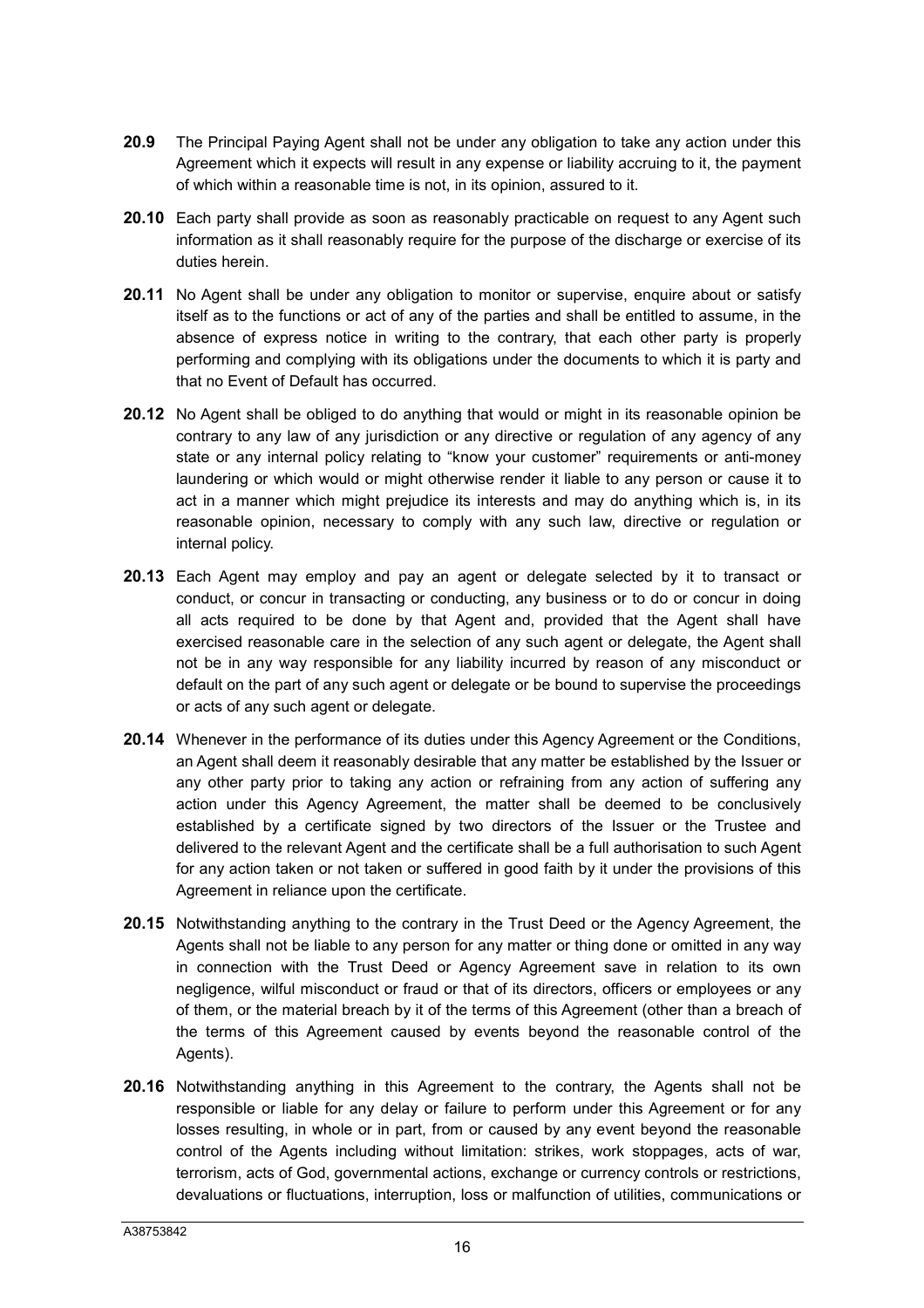any computer (software or hardware) services, the application of any law or regulation in effect now or in the future, or any event in the country in which the relevant duties under this Agreement are performed, (including, but not limited to, nationalisation, expropriation or other governmental actions, regulation of the banking or securities industry, sanctions imposed at national or international level or market conditions) which may affect, limit, prohibit or prevent the performance in full or in part of such duties until such time as such law, regulation or event shall no longer affect, limit, prohibit or prevent such performance (in full or in part) and in no event shall the Agents be obliged to substitute another currency for a currency whose transferability, convertibility or availability has been affected, limited, prohibited or prevented by such law, regulation or event.

#### **21 Communication With Agents**

A copy of all communications relating to the subject matter of this Agreement between the Issuer or the Trustee and any of the Agents other than the Principal Paying Agent shall be sent to the Principal Paying Agent.

### **22 Termination of Appointment**

- **22.1** The Issuer may, with the prior written approval of the Trustee, terminate the appointment of any Agent at any time and/or appoint additional or other Agents by giving to the Agent whose appointment is concerned and, where appropriate, the Principal Paying Agent at least 60 days prior written notice to that effect provided that so long as any of the Securities is outstanding:
	- **22.1.1** in the case of a Paying Agent, the notice shall not expire less than 45 days before any due date for the payment of interest; and
	- **22.1.2** notice shall be given under Condition 12 (*Notices*) at least 30 days before the removal or appointment of a Paying Agent.
- **22.2** Notwithstanding the provisions of sub-clause 22.1, if at any time:
	- **22.2.1** an Agent becomes incapable of acting, or is adjudged bankrupt or insolvent, or files a voluntary petition in bankruptcy or makes an assignment for the benefit of its creditors or consents to the appointment of an administrator, liquidator or administrative or other receiver of all or any substantial part of its property, or if an administrator, liquidator or administrative or other receiver of it or of all or a substantial part of its property is appointed, or it admits in writing its inability to pay or meet its debts as they may mature or suspends payment of its debts, or if an order of any court is entered approving any petition filed by or against it under the provisions of any applicable bankruptcy or insolvency law or if a public officer takes charge or control of the Agent or of its property or affairs for the purpose of rehabilitation, administration or liquidation; or
	- **22.2.2** in the case of the Agent Bank, it fails to determine and/or publish the Calculations as provided in the Conditions and this Agreement,

the Issuer may, with the prior written approval of the Trustee, forthwith without notice, terminate the appointment of the relevant Agent, in which event (save with respect to the termination of the appointment of the Agent Bank) notice shall be given to the Securityholders under Condition 12 (*Notices*) as soon as is practicable.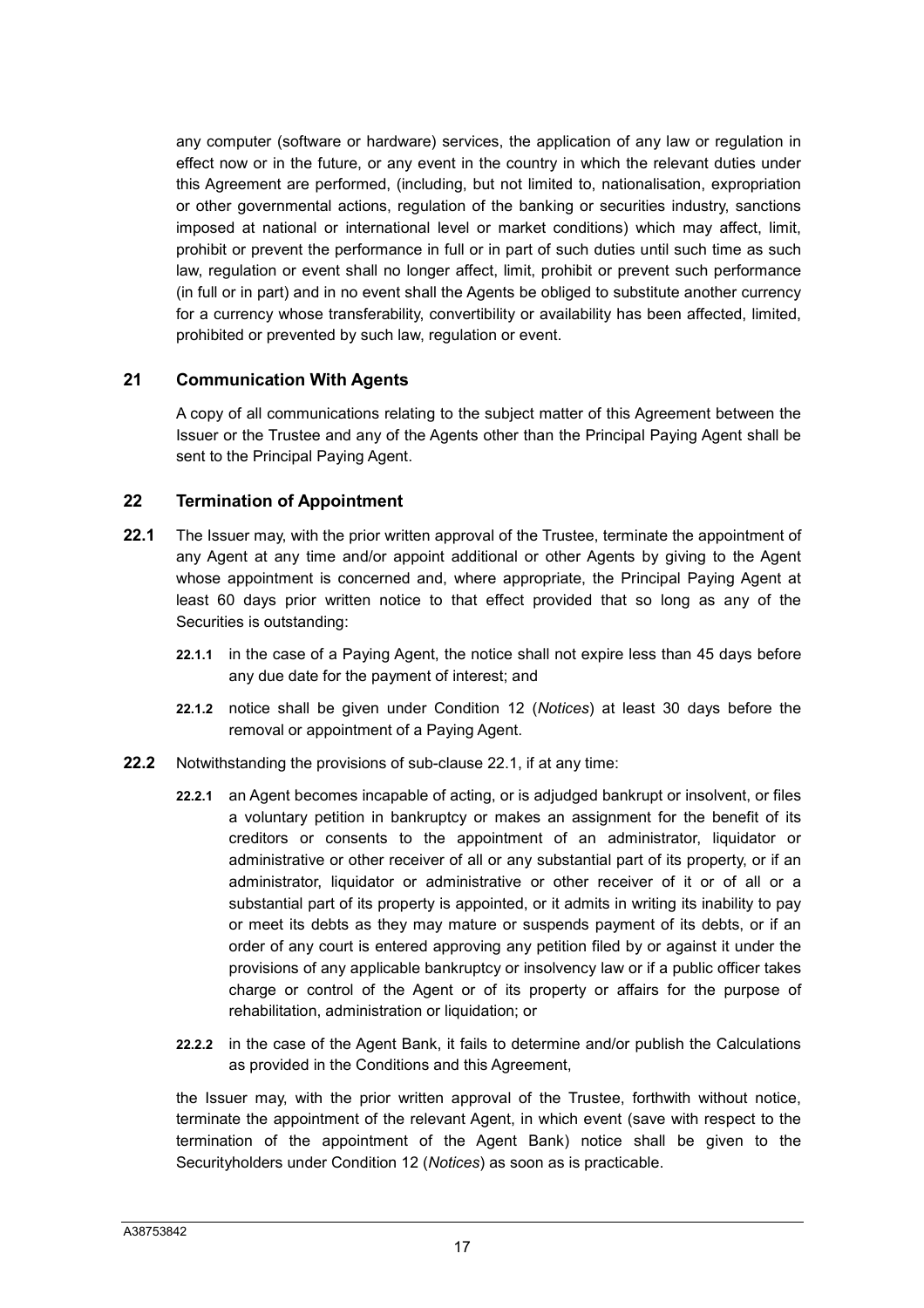- **22.3** The termination of the appointment of an Agent under this Agreement shall not entitle the Agent to any amount by way of compensation but shall be without prejudice to any amount then accrued due.
- **22.4** All or any of the Agents may resign their respective appointments under this Agreement at any time (without giving any reason and without liability for any costs incurred in connection therewith) by giving to the Issuer and, where appropriate, the Principal Paying Agent at least 60 days' prior written notice to that effect provided that, so long as any of the Securities is outstanding, the notice shall not, in the case of a Paying Agent, expire less than 45 days before any due date for the payment of interest. Following receipt of a notice of resignation from a Paying Agent, the Issuer shall promptly, and in any event not less than 30 days before the resignation takes effect, give notice to the Securityholders under Condition 12 (*Notices*). If the Principal Paying Agent or Agent Bank shall resign or be removed pursuant to sub-clauses 22.1 or 22.2 above or in accordance with this sub-clause 22.4, the Issuer shall promptly and in any event within 30 days appoint a successor in accordance with sub-clause 22.1. If the Issuer fails to appoint a successor within such period, the Principal Paying Agent or Agent Bank may select (at the cost of the Issuer) a leading bank approved by the Trustee to act as Principal Paying Agent or Agent Bank hereunder and the Issuer shall appoint that bank as the successor Principal Paying Agent or Agent Bank.
- **22.5** Notwithstanding the provisions of sub-clauses 22.1, 22.2 and 22.4, so long as any of the Securities is outstanding, the termination of the appointment of an Agent (whether by the Issuer or by the resignation of the Agent) shall not be effective unless upon the expiry of the relevant notice there is:
	- **22.5.1** a Principal Paying Agent;
	- **22.5.2** a Paying Agent in a jurisdiction within Europe, other than the jurisdiction in which the Issuer is incorporated; and
	- **22.5.3** an Agent Bank.
- **22.6** Any successor Agent shall execute and deliver to its predecessor, the Issuer and, where appropriate, the Principal Paying Agent an instrument accepting the appointment under this Agreement, and the successor Agent, without any further act, deed or conveyance, shall become vested with all the authority, rights, powers, trusts, immunities, duties and obligations of the predecessor with like effect as if originally named as an Agent.
- **22.7** If the appointment of a Paying Agent under this Agreement is terminated (whether by the Issuer or by the resignation of the Paying Agent), the Paying Agent shall on the date on which the termination takes effect deliver to its successor Paying Agent (or, if none, the Principal Paying Agent) all Securities and Coupons surrendered to it but not yet destroyed and all copies of records concerning the Securities and Coupons maintained by it (except such documents and records as it is obliged by law or regulation to retain or not to release) and pay to its successor Paying Agent (or, if none, to the Principal Paying Agent) the amounts (if any) held by it in respect of Securities or Coupons which have become due and payable but which have not been presented for payment, but shall have no other duties or responsibilities under this Agreement.
- **22.8** If the Principal Paying Agent or any of the other Paying Agents shall change its specified office, it shall give to the Issuer, the Trustee and, where appropriate, the Principal Paying Agent not less than 45 days prior written notice to that effect giving the address of the new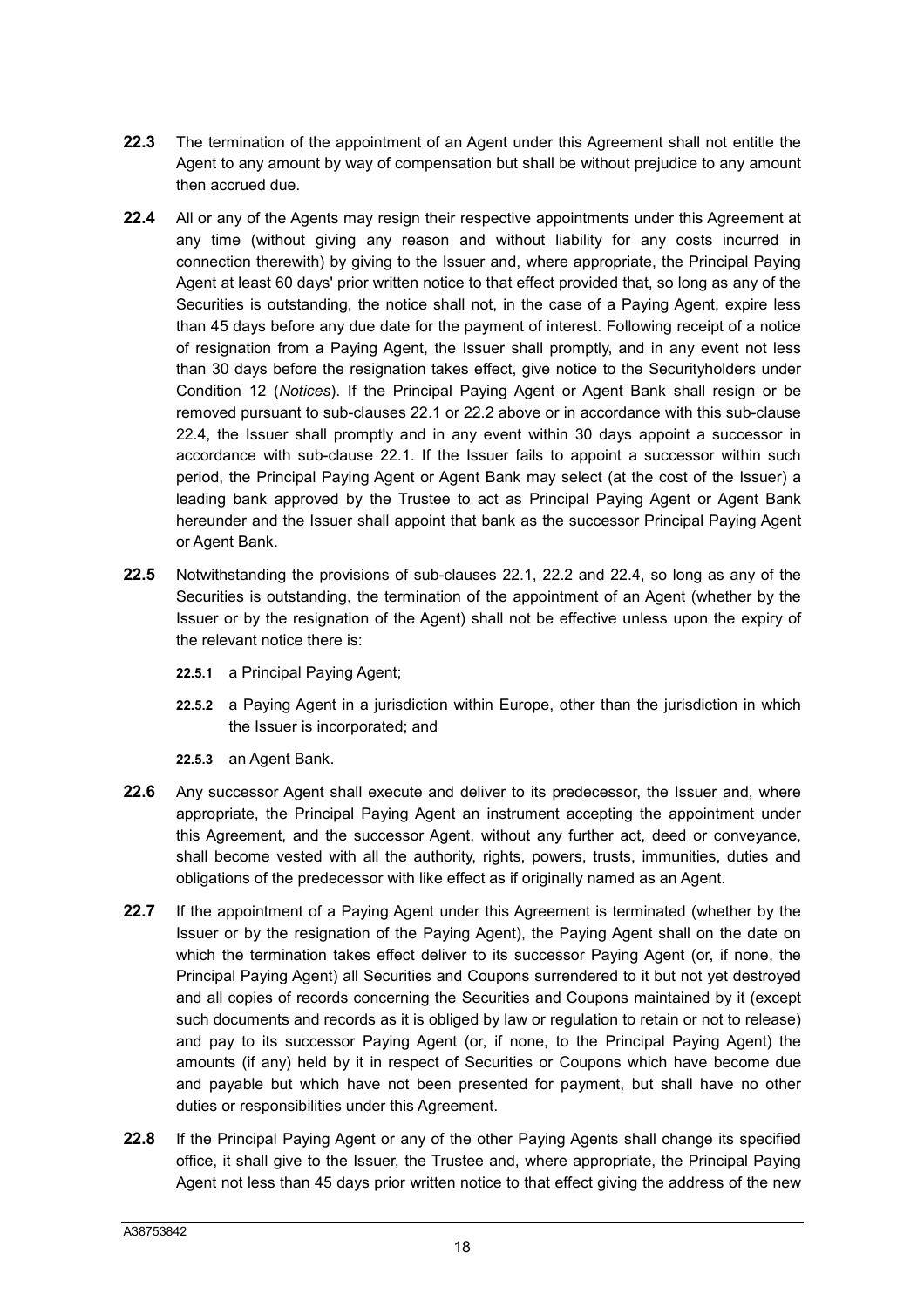specified office. As soon as practicable thereafter and in any event at least 30 days before the change, the Principal Paying Agent shall give to the Securityholders on behalf of and at the expense of the Issuer notice of the change and the address of the new specified office under Condition 12 (*Notices*).

**22.9** A corporation into which any Agent for the time being may be merged or converted or a corporation with which the Agent may be consolidated or a corporation resulting from a merger, conversion or consolidation to which the Agent shall be a party shall, to the extent permitted by applicable law, be the successor Agent under this Agreement without the execution or filing of any paper or any further act on the part of any of the parties to this Agreement. Notice of any merger, conversion or consolidation shall forthwith be given to the Issuer, the Trustee and, where appropriate, the Principal Paying Agent.

### **23 Meetings of Securityholders**

- **23.1** The provisions of Schedule 3 to the Trust Deed shall apply to meetings of the Securityholders and shall have effect in the same manner as if set out in this Agreement.
- **23.2** Without prejudice to sub-clause 23.1, each of the Paying Agents shall, on the request of any holder of Securities, issue voting certificates if so required by the Trustee, with reasonable proof satisfactory to the Trustee of their due execution on behalf of the Paying Agent under the provisions of Schedule 3 to the Trust Deed and shall forthwith give notice to the Issuer and the Trustee of any revocation or amendment of a voting certificate or block voting instruction. Each Paying Agent shall keep a full and complete record of all voting certificates and block voting Instructions issued by it and shall, not less than 24 hours before the time appointed for holding any meeting or adjourned meeting, deposit at such place as the Trustee shall designate or approve full particulars of all voting certificates and block voting instructions issued by it in respect of any meeting or adjourned meeting.

## **24 Definitions**

As used herein:

- (a) the expression "**Trustee**" means and includes any trustee or trustees of the Trust Deed;
- (b) the expressions "**Principal Paying Agent**", "**Paying Agents**", "**Agent Bank**" and "**Agents**" mean and include each Principal Paying Agent, Paying Agent, Agent Bank and Agent from time to time appointed to exercise the powers and undertake the duties hereby conferred and imposed upon the Principal Paying Agent, Paying Agents, Agent Bank and Agents and notified to the Securityholders in accordance with Clause 22; and
- (c) the expression "**specified office**" means the offices specified in Clause 25 or such other specified offices as may from time to time be duly notified pursuant to that clause.

#### **25 Notices**

**25.1** Any notice required to be given under this Agreement to any of the parties shall be in English and shall delivered by electronic email, in person, sent pre-paid post (first class if inland, first class airmail if overseas) or by facsimile addressed to: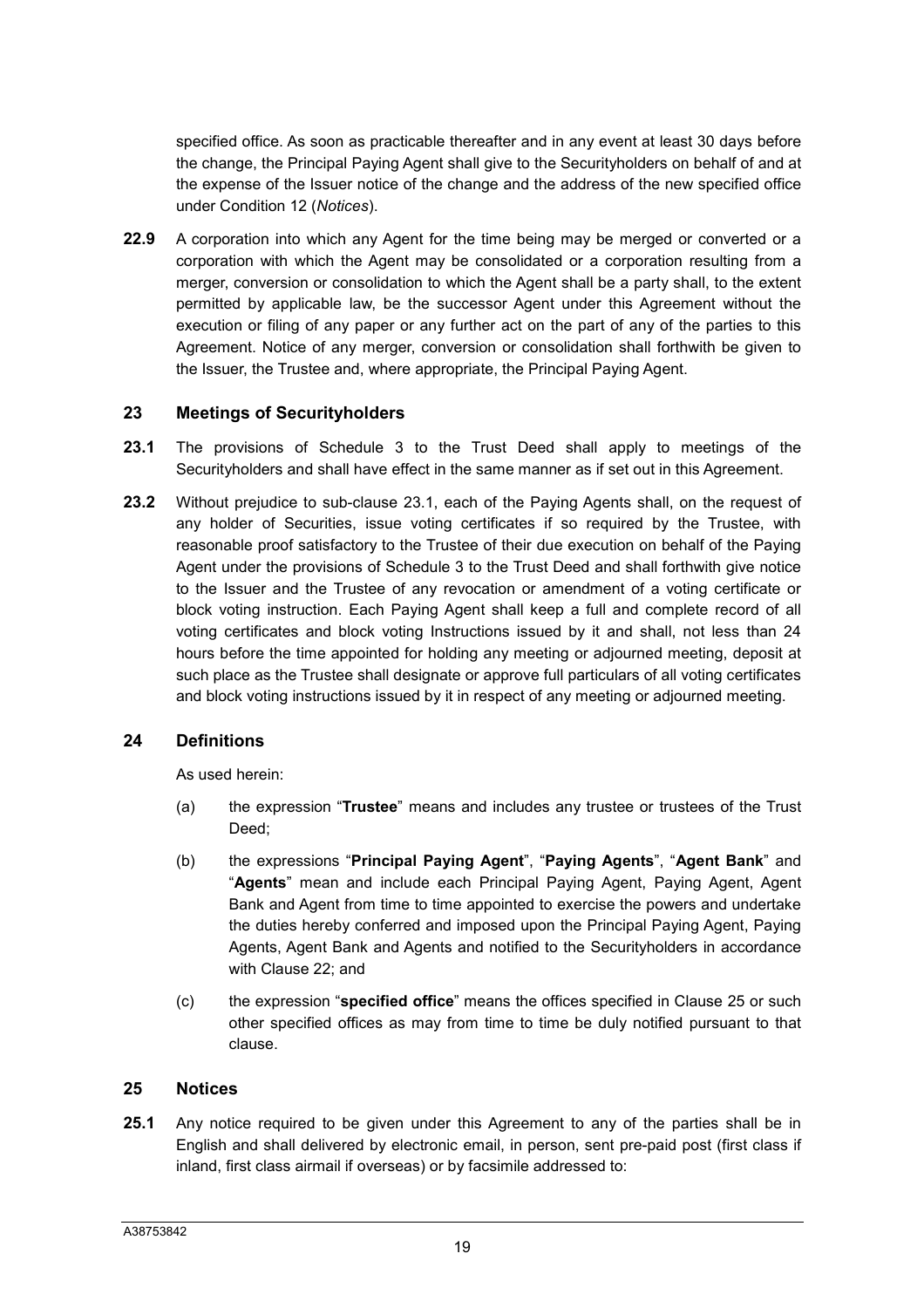| The Issuer:         | <b>ENEL</b> - Società per Azioni                                      |                                                      |  |
|---------------------|-----------------------------------------------------------------------|------------------------------------------------------|--|
|                     | Viale Regina Margherita 137<br>00198 Rome<br>Italy                    |                                                      |  |
|                     | Facsimile No:                                                         | +39 06 8509 7100                                     |  |
|                     | Email:                                                                | alessandro.canta@enel.com                            |  |
|                     | Attention:                                                            | Alessandro Canta, Head of Finance<br>& Insurance     |  |
| The Trustee:        | <b>BNY Mellon Corporate Trustee Services Limited</b>                  |                                                      |  |
|                     | One Canada Square<br>London E14 5AL                                   |                                                      |  |
|                     | United Kingdom                                                        |                                                      |  |
|                     | Facsimile No:                                                         | +44 (0) 20 7964 2509                                 |  |
|                     | Attention:                                                            | <b>Trustee Administration Manager</b><br><b>ENEL</b> |  |
| and the Agent Bank: | The Principal Paying Agent The Bank of New York Mellon, London Branch |                                                      |  |
|                     | Facsimile No:                                                         | +44 (0) 20 7964 2533<br>Copy to: +44 1202 689 660    |  |
|                     | Attention:                                                            | <b>Corporate Trust Administration ENEL</b>           |  |

or such other address, e-mail address or number of which notice in writing has been given to the other parties to this Agreement under the provisions of this clause.

Any such notice shall take effect, if sent by electronic mail, on the day of sending (provided no failed delivery message is received), if delivered in person, at the time of delivery, if sent by post, three days in the case of inland post or seven days in the case of overseas post after despatch, and, in the case of facsimile, 24 hours after the time of despatch, provided that in the case of a notice given by facsimile transmission such notice shall forthwith be confirmed by post. The failure of the addressee to receive such confirmation shall not invalidate the relevant notice given by facsimile.

**25.2** The parties hereto accept that some permitted methods of communication are not secure, such as, but without limitation, by facsimile or email or communications delivered through BNY Mellon Connect, CIDD, Nexen or any alternative electronic platform used to submit instructions or other communications and the Agents or any other entity of The Bank of New York Mellon Group shall incur no liability for receiving Instructions or other communications believed by it to have been sent or given by an Authorised Person or an appropriate party to the transaction (or authorised representative thereof) or for transmitting data to the Issuer via any such non-secure method. The Issuer or authorised officer of the Issuer shall use all reasonable endeavours to ensure that Instructions transmitted to the Agents or any other entity of The Bank of New York Mellon Group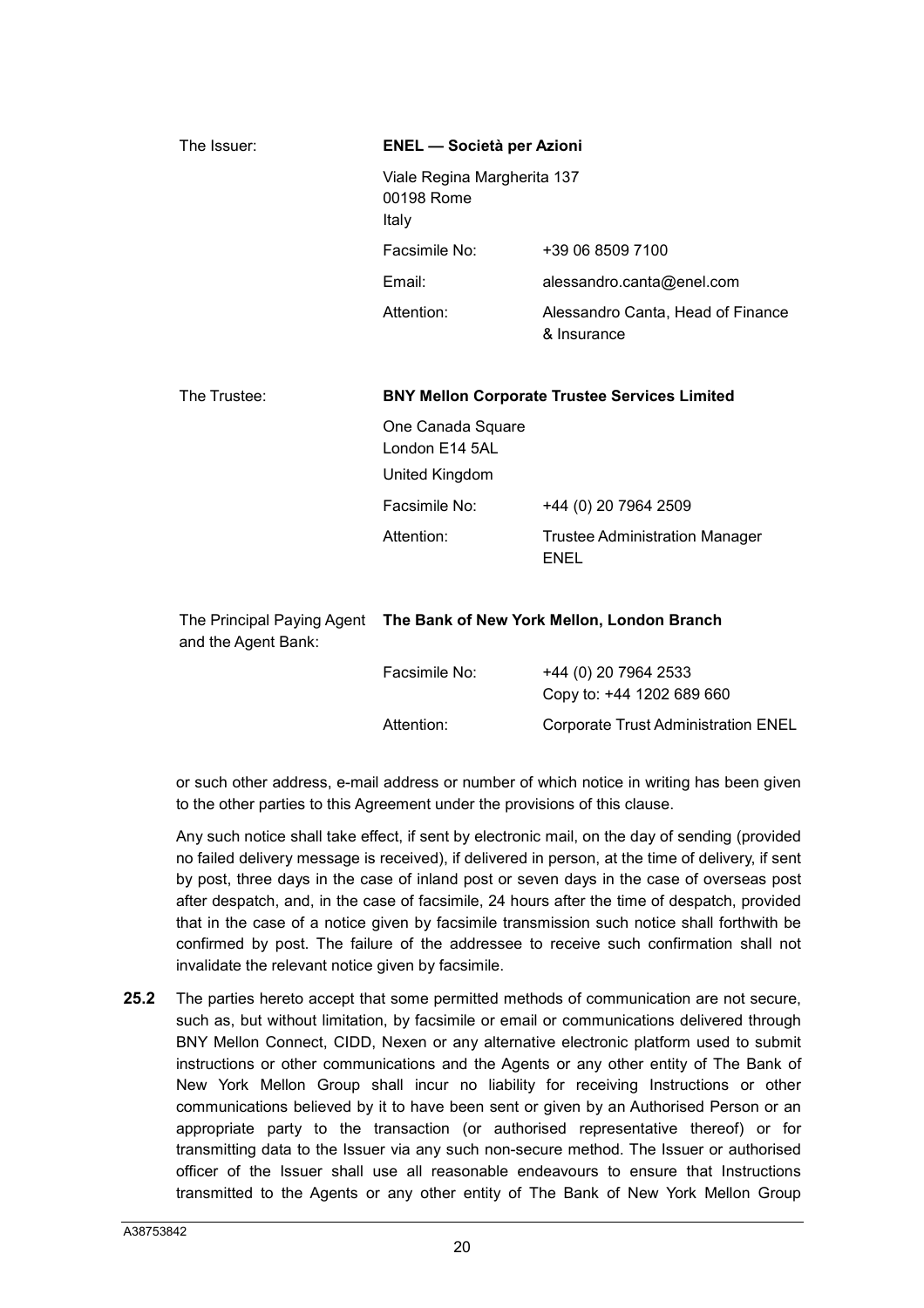pursuant to this Agreement are complete and correct. Any Instructions shall be conclusively deemed to be valid Instructions from the Issuer or authorised officer of the Issuer to the Agent or any other entity of The Bank of New York Mellon Group for the purposes of this Agreement.

#### **26 Taxes and Stamp Duties**

The Issuer agrees to pay any and all stamp and other documentary taxes or duties which may be payable in connection with the execution, delivery, performance and enforcement of this Agreement by any Agent.

### **27 Counterparts**

This Agreement may be executed in any number of counterparts, all of which, taken together, shall constitute one and the same agreement and any party may enter into this Agreement by executing a counterpart.

### **28 Descriptive Headings**

The descriptive headings in this Agreement are for convenience of reference only and shall not define or limit the provisions of this Agreement.

### **29 Governing Law and Submission to Jurisdiction**

- **29.1** This Agreement and any non-contractual obligations arising out of or in connection with this Agreement are governed by, and shall be construed in accordance with, the laws of England.
- **29.2** The Parties agree that the courts of England are to have jurisdiction to settle any dispute which may arise out of or in connection with this Agreement (including any dispute relating to any non-contractual obligations arising out of or in connection with this Agreement) (the "**Proceedings**") and accordingly submits to the exclusive jurisdiction of the English courts.
- **29.3** The Parties waive any objection to the courts of England on the grounds that they are an inconvenient or inappropriate forum.
- **29.4** The Issuer irrevocably and unconditionally appoints Law Debenture Corporate Services Limited at its registered office at 100 Wood Street, London EC2V 7EX for the time being as its agent for service of process in England in respect of any Proceedings and undertakes that in the event of it ceasing so to act it will appoint such other person as the Trustee may approve as its agent for that purpose.
- **29.5** The Issuer:
	- **29.5.1** agrees to procure that, so long as any of the Securities remain liable to prescription, there shall be in force an appointment of such a person approved by the Trustee with an office in London with authority to accept service as aforesaid;
	- **29.5.2** agrees that failure by any such person to give notice of such service of process to the Issuer shall not impair the validity of such service or of any judgment based thereon; and
	- **29.5.3** agrees that nothing in this Agreement shall affect the right to serve process in any other manner permitted by law.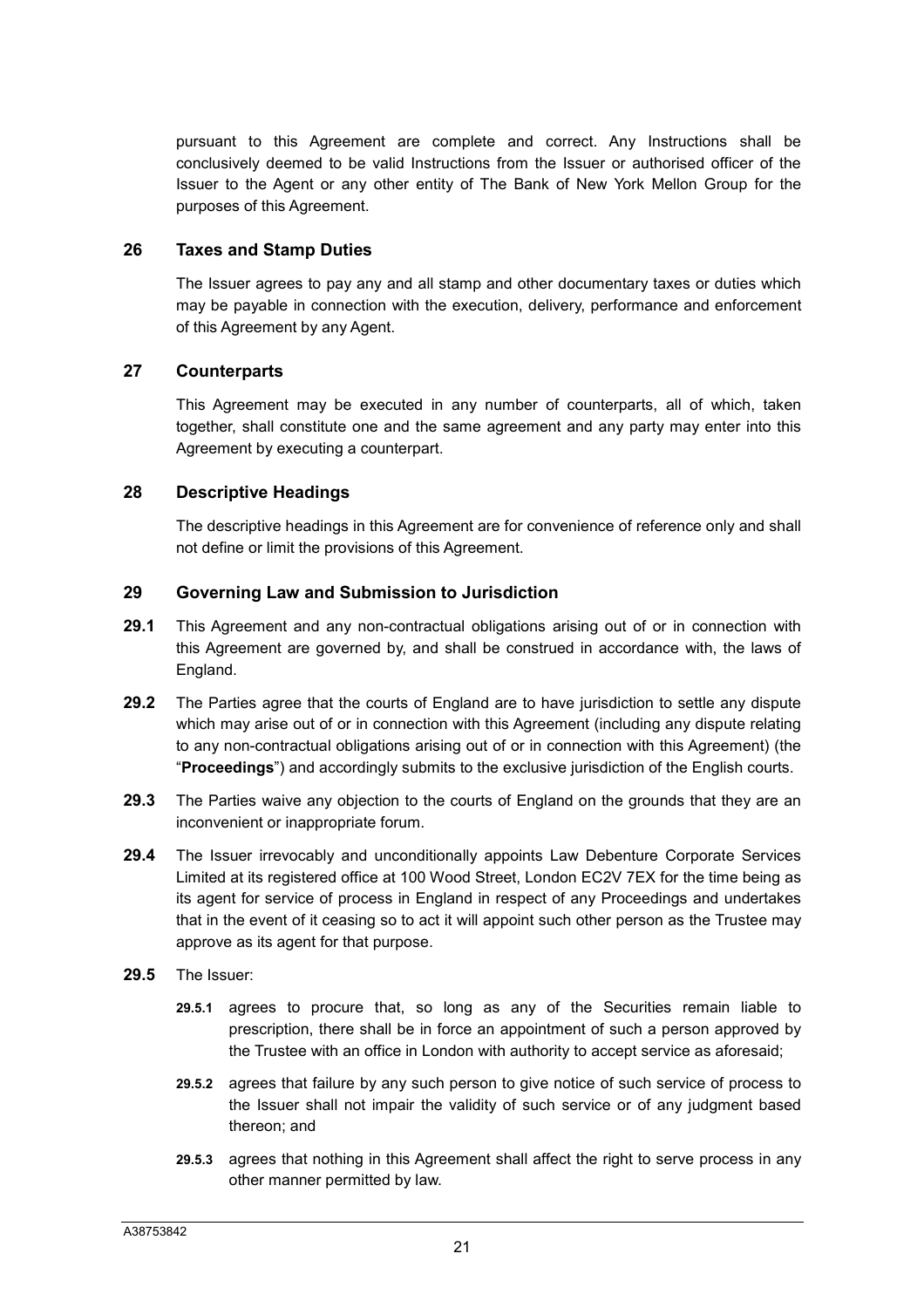#### **30 Amendments**

This Agreement may be amended by all of the parties, without the consent of any Securityholder or Couponholder, either:

- (a) for the purpose of curing any ambiguity or of curing, correcting or supplementing any manifest or proven error or any other defective provision contained in this Agreement; or
- (b) in any other manner which the parties may mutually deem necessary or desirable and which shall not be inconsistent with the Conditions and shall not, in the opinion of the Trustee, be materially prejudicial to the interests of the Securityholders.

### **31 Third Party Rights**

No rights are conferred on any person under the Contracts (Rights of Third Parties) Act 1999 to enforce any term of this Agreement, but this does not affect any right or remedy of any person which exists apart from that Act.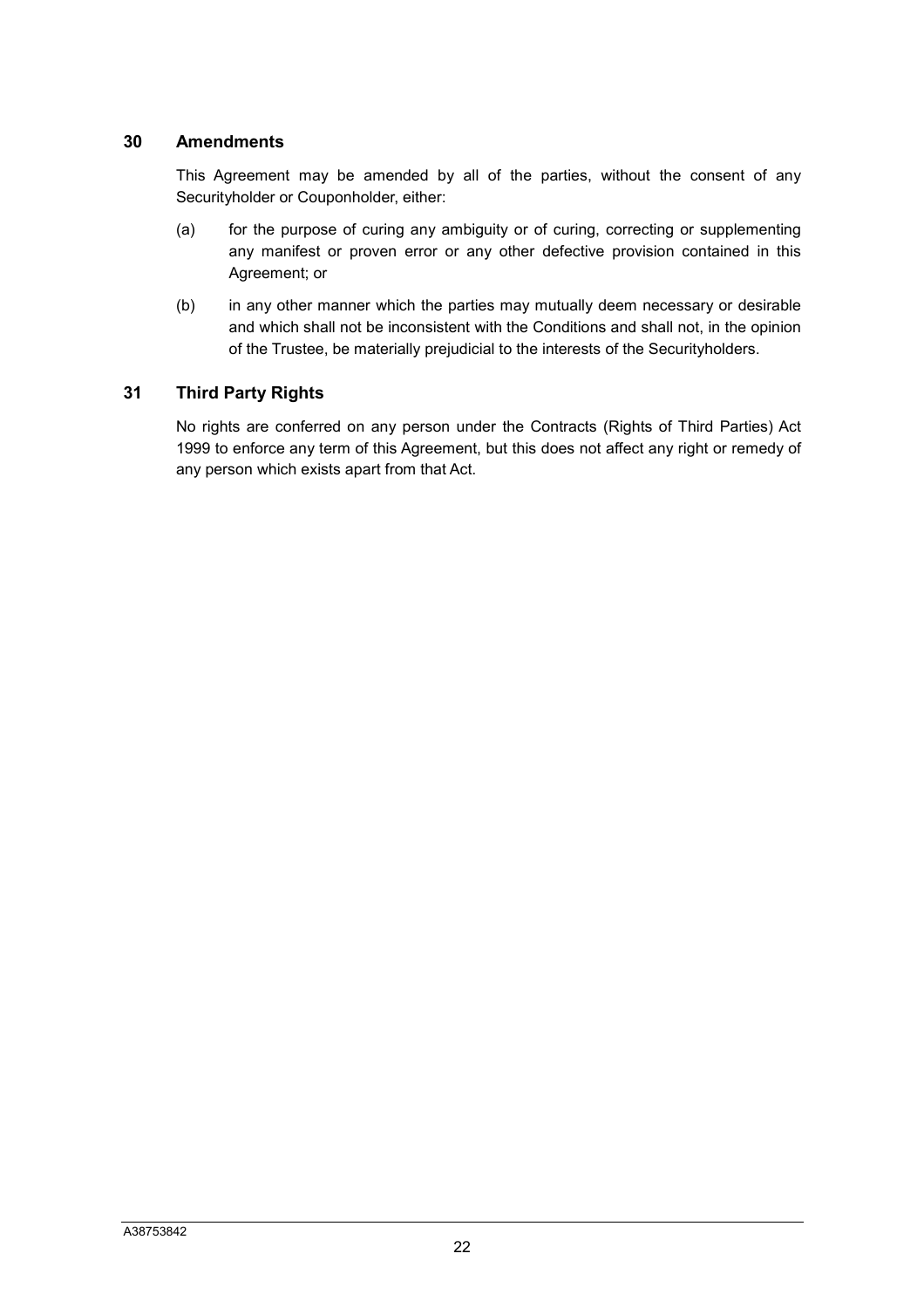## **Schedule 1 Form of Notice**

#### **ENEL – Società per Azioni**

#### €900,001,000 6 Year Non-Call Capital Securities due 2080 (ISIN: XS2000719992)

#### (the "**Securities**")

[*Notice to be provided by the Agent Bank to ENEL – Società per Azioni as Issuer, BNY Mellon Corporate Trustee Services Limited as Trustee, The Bank of New York Mellon, London Branch as Principal Paying Agent and (so long as the Securities are listed thereon) any stock exchange or other relevant authority (and so long as the Securities are in global form, each of Euroclear and Clearstream, Luxembourg)*]

Notice is hereby given by The Bank of New York Mellon, London Branch in its capacity as Agent Bank pursuant to clause 9.3 of the Paying Agency Agreement (the "**Agency Agreement**") dated 24 May 2019 among ENEL – Società per Azioni (the "**Issuer**"), BNY Mellon Corporate Trustee Services Limited (the "**Trustee**") and The Bank of New York Mellon, London Branch as Principal Paying Agent and Agent Bank **as follows**:

#### [*Use Option 1 or Option 2 below as appropriate*]

[*Option 1 in relation to Clause 9.3.1 -* In relation to the Reset Period from and including [*insert date*] to but excluding [*insert date*],

- (a) the EUR 5 year Swap Rate is  $[e]$ ;
- (b) the Prevailing Interest Rate is [●]; and
- (c) the amount of interest payable on [*insert relevant Interest Payment Date*] is €[●] per €100,000.]

[*Option 2 in relation to Clause 9.3.3 - insert details of any other rate or amount to be calculated or determined or any rate, amount or quotation to be obtained by the Agent Bank under the Terms and Conditions of the Securities.*]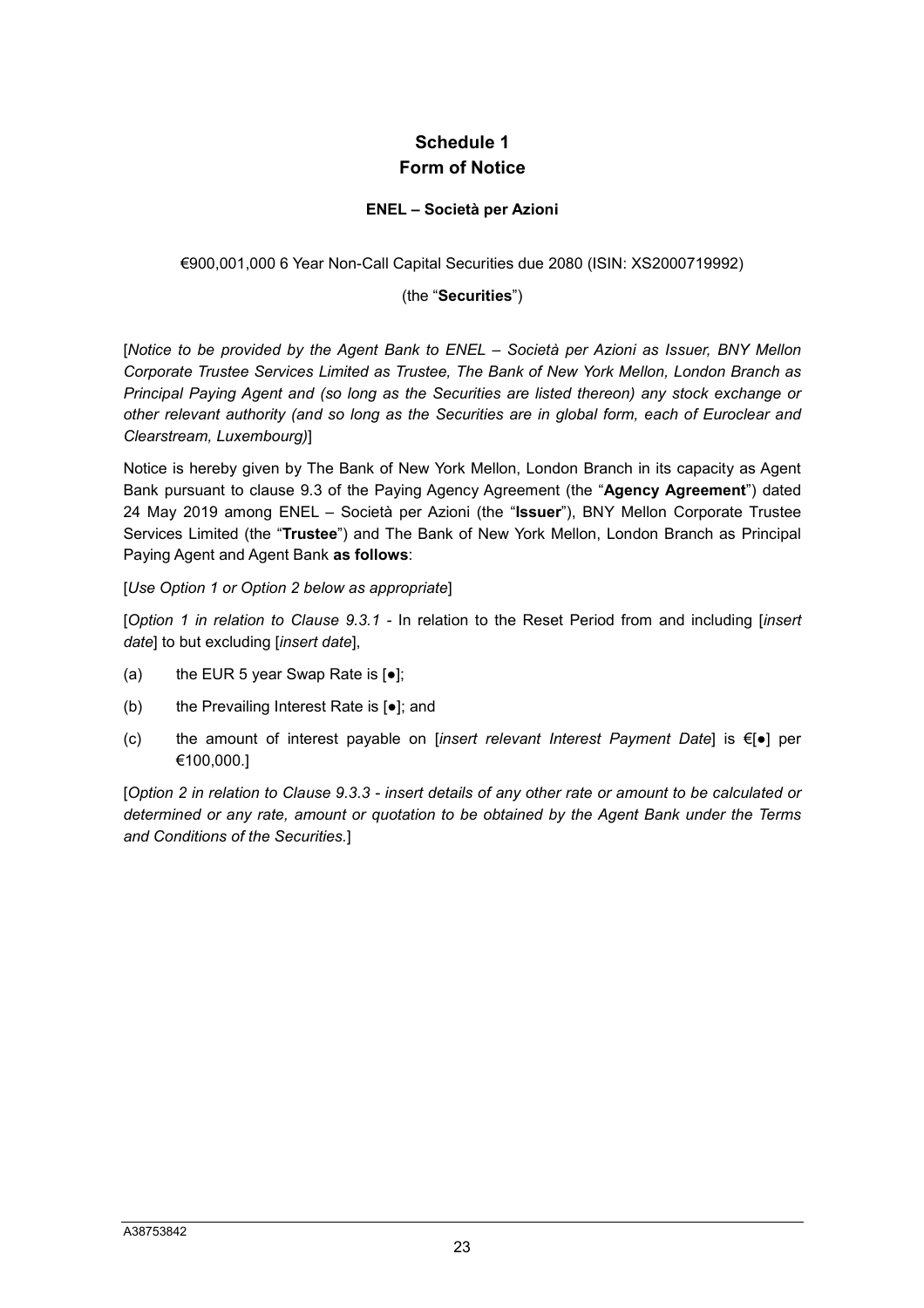**Signed** by each of the parties (or their duly authorised representatives) on the date which appears on the first page.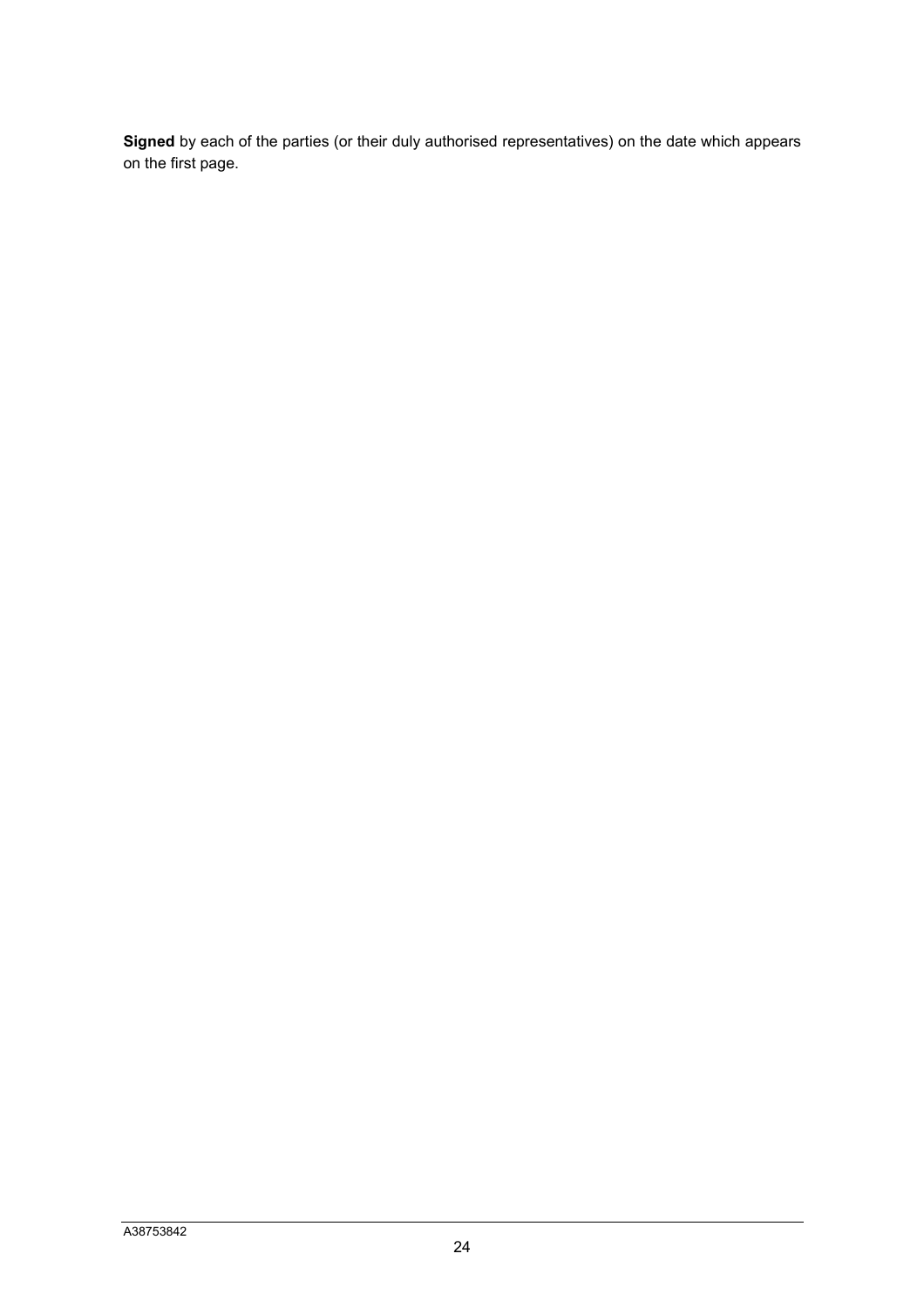## **Signatories**

#### The Issuer

ENEL - Società per Azioni

By: Jecen Reare pupille

#### **The Trustee**

signed for and on behalf of

#### **BNY Mellon Corporate Trustee Services Limited**

By:

Name:

Title:

#### The Principal Paying Agent and the Agent Bank

Signed for and on behalf of

#### The Bank of New York Mellon, London Branch

By:

Name:

Title: